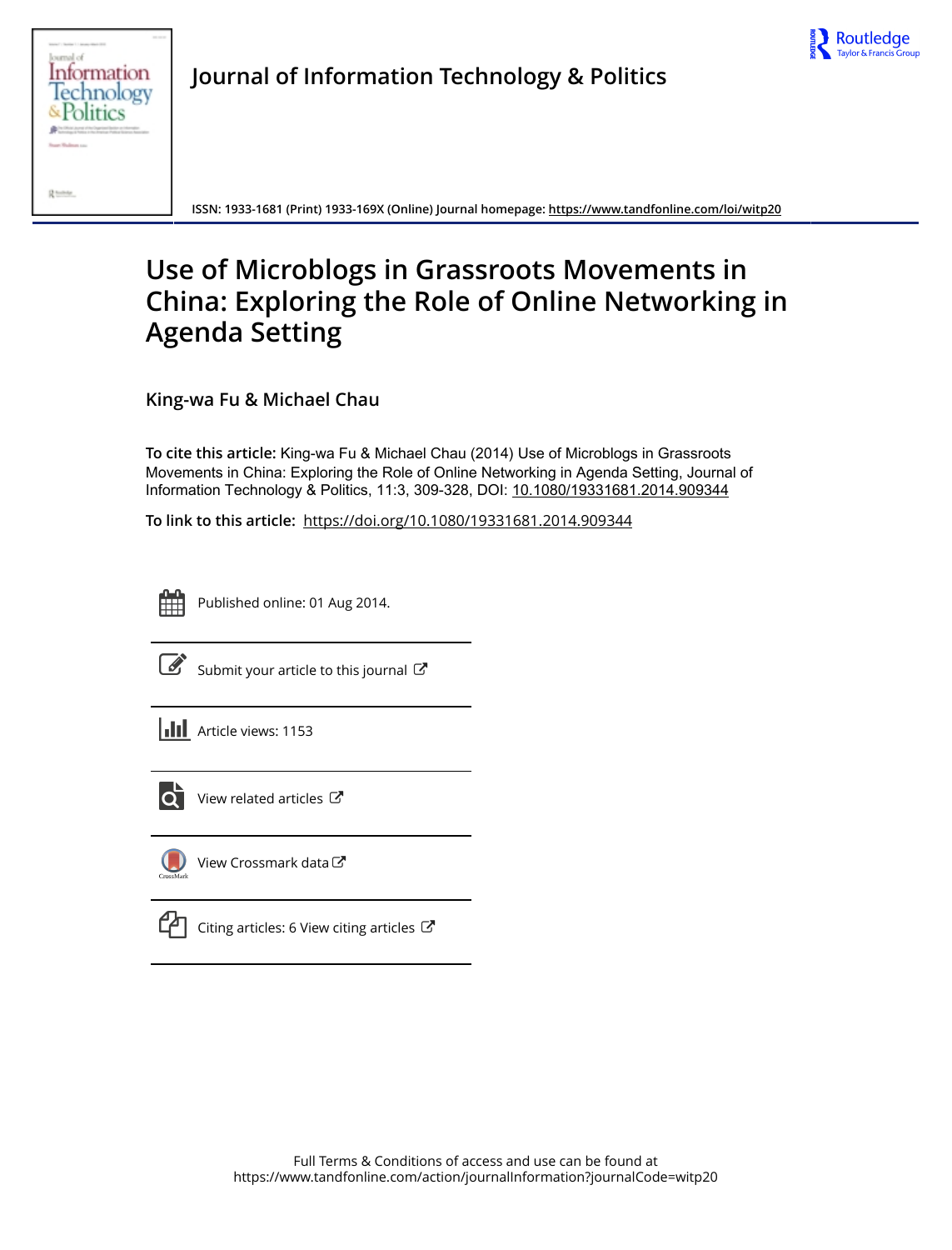

# Use of Microblogs in Grassroots Movements in China: Exploring the Role of Online Networking in Agenda Setting

King-wa Fu Michael Chau

**Abstract.** This study examines the role of online networking in a grassroots movement in China. Drawing on Manuel Castells's theory of communication power in the network society, we argue that microblogs can facilitate China's mass self-communication in a network environment, even under authoritarian control, and are able to challenge the power of agenda setting, which has been mainly dominated by the state and the state media. We study a grassroots movement in China and examine the ways in which messages were communicated and people were connected into a network. Thus we investigate the role of online communication in reconfiguring the balance of power between the authority and Chinese citizens. Using systematic data collection and social network analysis, we characterize the microbloggers who contributed to the process, the network configuration, and the interplays between different stakeholders.

**KEYWORDS.** Agenda setting, China, microblogging, network society, social network analysis

The political implications of the Internet can be traced back to early applications such as e-mail, distribution lists, or discussion forums (DiMaggio, Hargittai, Neuman, & Robinson, [2001;](#page-19-0) Ronfeldt, [1992\)](#page-20-0). As the technology emerges and new forms of online applications are developed, microblogging, a popular socialmedia application, is regarded as a new form of public-opinion sharing (Jansen, Zhang, Sobel, &

Chowdury, [2009\)](#page-20-1) and political communication (Lassen & Brown, [2011\)](#page-20-2). Similar to blogging, microblogging allows users to regularly publish brief textual content that can be read by a group of followers. It can play important roles in mass communication during a variety of social incidents (Efron, [2011;](#page-19-1) Thelwall, Buckley, & Paltoglou, [2011\)](#page-20-3), including time-critical situations (Liu, Liu, & Li, [2012;](#page-20-4) Palen, Vieweg, &

King-wa Fu is assistant professor at the Journalism and Media Studies Centre (JMSC), The University of Hong Kong. His research focuses on political participation and media use, computational media studies, mental health*/*suicide and the media, health communication, young people's Internet use, and statistics for journalism. He has a PhD from the JMSC, a MA in Social Sciences and a MPhil in Engineering from the Hong Kong University of Science and Technology.

Michael Chau is an associate professor in the School of Business at the University of Hong Kong. He received a Ph.D. degree in management information systems from the University of Arizona and a B.Sc. degree in computer science and information systems from the University of Hong Kong. His current research interests include information retrieval, Web mining, data mining, social media, electronic commerce, and security informatics. He is the author of more than 100 articles and has been ranked as the 14th most productive researcher in the field of information science in the period 1998–2007 in a research productivity study.

Address correspondence to: Dr. King-wa Fu, Journalism and Media Studies Centre, Room 121, Eliot Hall, Pokfulam Road, The University of Hong Kong, Hong Kong, China (E-mail: kwfu@hku.hk).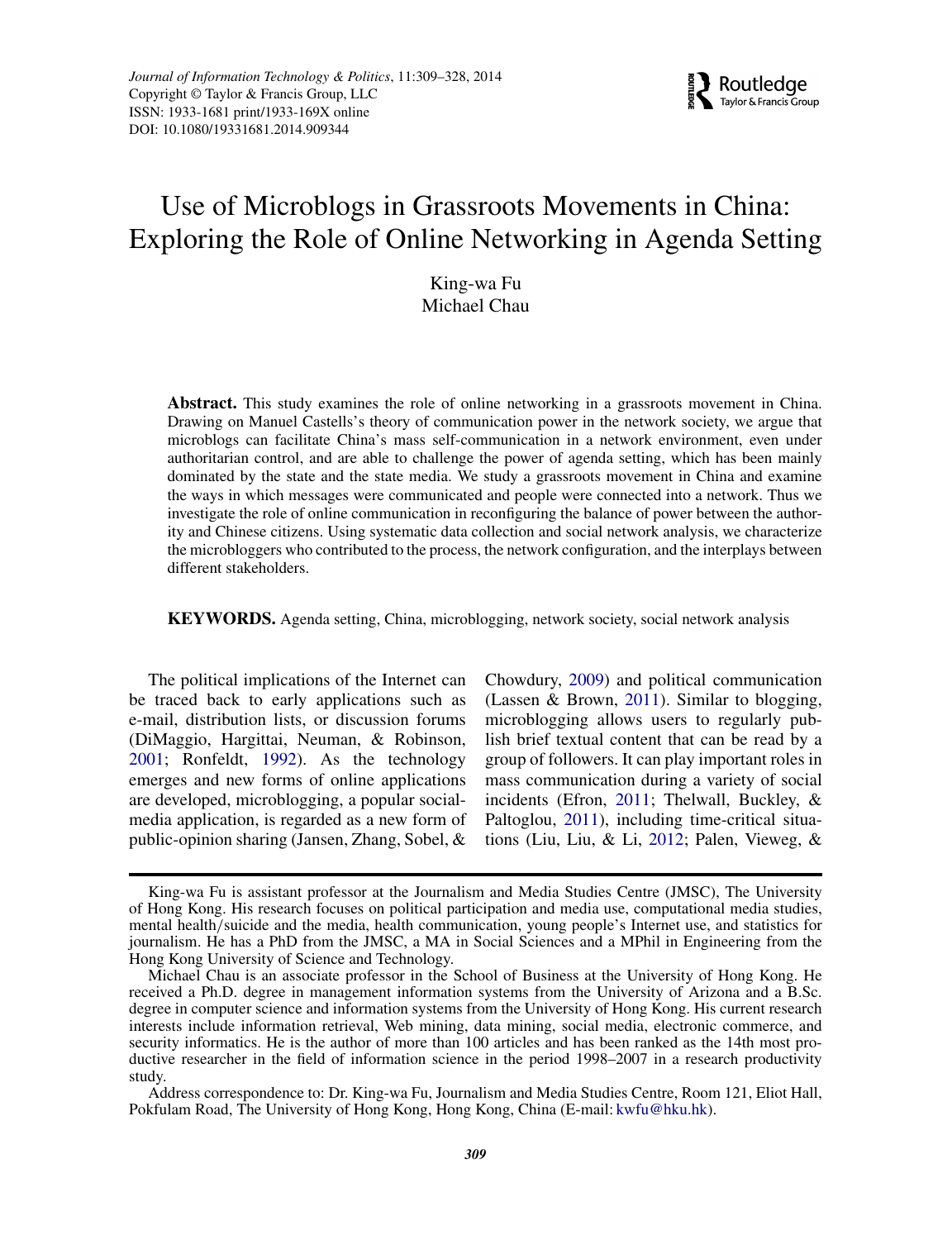Anderson, [2010\)](#page-20-5), natural disasters (Mendoza, Poblete, & Castillo, [2010;](#page-20-6) Qu, Huang, Zhang, & Zhang, [2011;](#page-20-7) Vieweg, Hughes, Starbird, & Palen, [2010\)](#page-20-8), general elections (Adamic & Glance, [2005;](#page-19-2) Burns & Eltham, [2009;](#page-19-3) Larsson & Moe, [2012\)](#page-20-9), political uprisings (Grossman, [2009,](#page-19-4) and more examples in Egypt, Libya, and Yemen), and personalized communication in grassroots movements (Bennett & Segerberg, [2013;](#page-19-5) Segerberg & Bennett, [2011\)](#page-20-10).

There has been much recent attention to the role of the Internet in China, an authoritarian state where news media are strictly controlled and public information is censored. But the country's online media appear to have enabled the Chinese people to have a greater degree of autonomy than before to speak on social affairs and sensitive political topics (Fu, Chan, & Chau, [2013\)](#page-19-6). Chinese microblogs, or *weibo* in Chinese, are believed, especially by Western observers, to be a significant "free speech platform" (Richburg, [2011\)](#page-20-11). This citizens' use of newer technology has been rapidly growing, evolving, and becoming an all-embracing social phenomenon in China. Many scholars are relatively optimistic about the enabling power of China's Internet in the sociopolitical process. For example, the online platform can play an overarching role in constructing China's public sphere, empowering civil discourse, and helping citizens in grassroots movements to raise their concern onto a public agenda (Qian & Bandurski, [2011\)](#page-20-12). Yang [\(2009\)](#page-20-13) asserts that the Internet in China serves as a powerful channel to support citizen activism, even though his view is criticized as too optimistic (Kluver et al., [2010\)](#page-20-14). While agreeing that the Internet in China plays a supporting role in social change, many critics believe that it may require a long time before its full impact is apparent.

Most previous research on the role of blogging or microblogging about public incidents in China has employed the descriptive case study approach, for example Yang [\(2009\)](#page-20-13). Our approach in this article remains descriptive but is supported by an empirical and systematic data analysis of how Chinese citizens make use of microblogs in grassroots movements. Specifically, we seek to examine the ways in which Chinese microbloggers are communicating about grassroots movements in an online network and to understand the social consequences, i.e., building a public agenda under authoritarian control and media regulation. These queries can help examine whether there would be fundamental and systemic change in the overall landscape of social interactions between citizens, online media, and the state in China. Our aim is to enrich the body of research with insights from a country where the sociopolitical environment is markedly different from the West and other authoritarian states, and provides indicative cases to inform future research.

## *MICROBLOGGING IN CHINA*

With Twitter blocked in China, Weibo (using a capital letter for the commercial service), which is a direct translation of the word "microblog" into Chinese, is a microblogging service in China. Its users post and share short messages with 140 Chinese characters or less and an optional attached picture. Weibos share many similarities with Twitter, providing mechanisms to "follow" a user or to repost (or "retweet," in Twitter parlance) another user's post to one's own readership. Despite having clearly been started to mimic Twitter, Weibo does feature a number of distinct characteristics, such as the ability to repost a post attached with the original post and to comment as separate entities (Twitter allows only 140 characters for the retweeted post and user comment together).

Currently, the two leading microblog platforms in China are Sina Weibo and Tencent Weibo. Sina Weibo (weibo.com) started its services in August 2009, and Tencent Weibo (t.qq.com) was launched in April 2010. Both claimed to have more than 500 million registered accounts at the end of 2012 (Mozur, [2013\)](#page-20-15).

# *COMMUNICATION POWER IN A NETWORK ENVIRONMENT*

Human communication via the Internet has long been understood as a form of social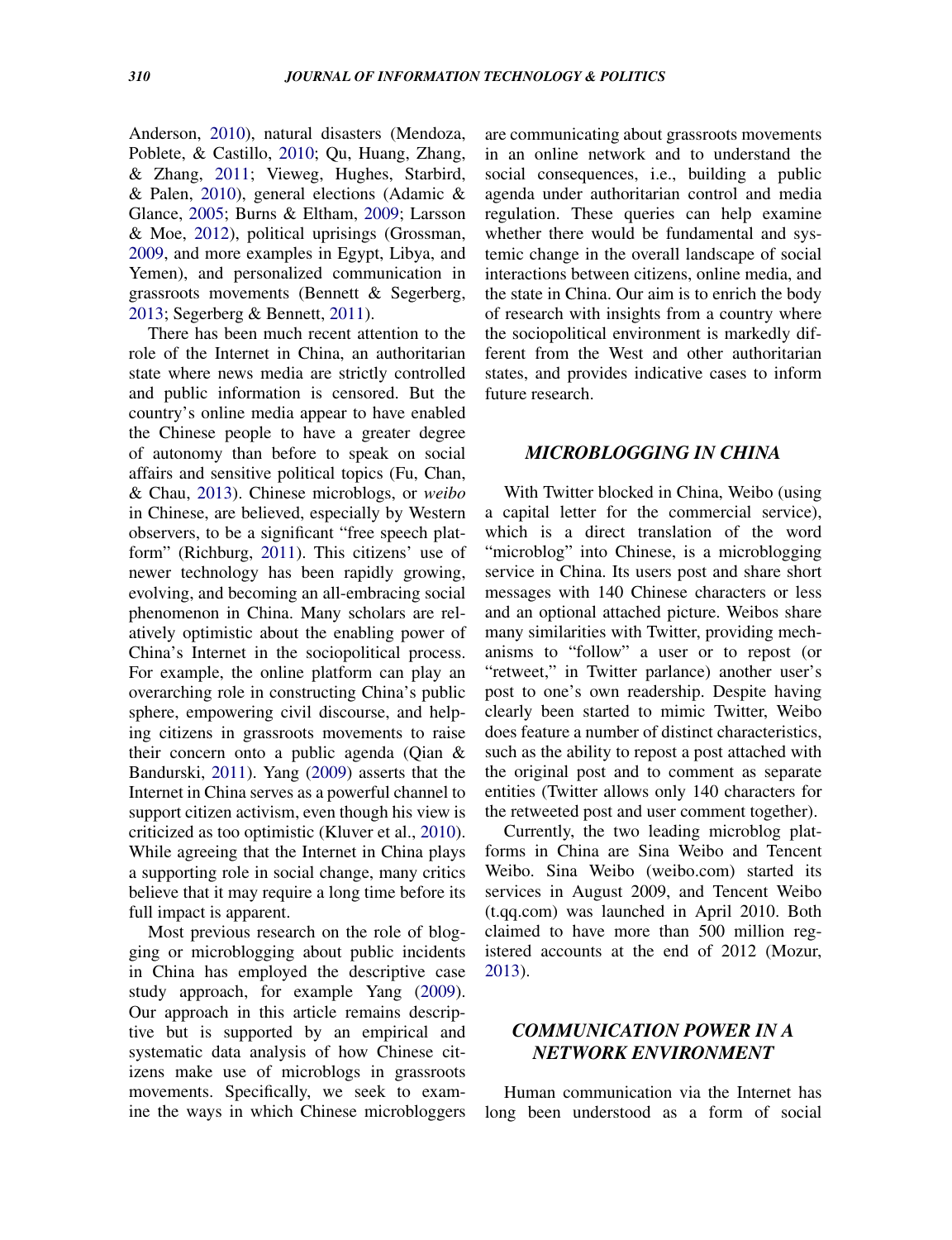network (Wellman, [2001\)](#page-20-16). According to Castells [\(1996\)](#page-19-7), widespread use of information and communication technology has given rise to the formation of "network society" as a basic mode of social organization, along with the state and the capitalist market. Castells [\(2009\)](#page-19-8) further illustrates the role of communication networks in changing the balance of power relationships within the society. He posits that network formation involves processes of power-making in which the dominant actors in the society enforce their power by establishing and programming a set of networks; and correspondingly, a countervailing power, also in the form of a network, is generated to resist and "reprogram" the established network and social order (Castells, [2009\)](#page-19-8).

At a micro level, Castells [\(2009\)](#page-19-8) describes this mechanism of power-making in the mode of communication as mass self-communication, through which a self-generated message can potentially reach a wide spectrum of audience and can have the capacity to "provide the technological platform for the construction of the autonomy of the social actor, be it individual or collective, vis-à-vis the institutions of society" (Castells, [2012,](#page-19-9) p. 7). Specifically, powermaking in the network is exercised through two basic mechanisms: (1) the ability to constitute (program*/*reprogram) the network(s) and (2) the ability to connect and coordinate different actors in the network by sharing common interests, values, goals, resources, or cultural materials (Castells, [2009\)](#page-19-8). Using Castells's [\(2009\)](#page-19-8) terminology, the holders of the first power position are called programmers, and people who exercise the second kind of power are called switchers; they "are those actors and networks of actors who, because of their position in the social structure, hold *network-making power*, the paramount form of *power in the network society*" (Castells, [2009,](#page-19-8) p. 47; italics in original).

Networking is therefore thought of as a social process that extends human capacity and facilitates community formation. Citizens, when using social media applications, are situated within an interconnected web of social networks. The networked individuals (Rainie & Wellman, [2012\)](#page-20-17) are those who are able to

take advantage of one's social network—close friends, acquaintances, and friends of friends to extend their ability to reach broadly beyond a densely knit group, communicate effectively with the community and the globe at large, and become ubiquitously accessible. This process of "glocalization" (a neologism representing a combination of local and global interactions) via networking is characterized by Rainie and Wellman [\(2012,](#page-20-17) p. 14) as one in which "the lines between information, communication, and action have blurred; networked individuals use the Internet, mobile phones, and social networks to get information at their fingertips and act on it, empowering their claims to expertise."

# *Grassroots Agenda Setting as Countervailing Power in a Network Environment*

As suggested by Farrell [\(2012,](#page-19-10) p. 36), "We should stop thinking about the 'Internet' as a proper name, and instead start thinking of it as a bundle of mechanisms that we can in principle disentangle from each other." Following the previous section in which a communication network is theorized as a process of powermaking, we limit our scope to a specific mechanism through which such power is situated within a network environment and operates in a wider sociopolitical setting, i.e., building a public agenda in a grassroots movement using communication networks. To emphasize the mechanism in which microblogging plays its role in the sociopolitical landscape, we draw on the conceptual tool of *bottom-up agenda setting* (Farrell & Drezner, [2008\)](#page-19-11), which generally refers to a communication process through which grassroots, nonmainstream, or citizen media, usually enabled by online media such as blogging, discussion forums, or social networking sites, serve as significant agenda setters to transfer issue salience from non-mainstream to mainstream media and as a result build the public agenda. Without the aid of the Internet, a citizen's voice rarely becomes prominent in the public domain. This can also be known as an amplification process (Agre, [2002\)](#page-19-12), through which the Internet serves as a magnifier to facilitate existing forces to make societal change.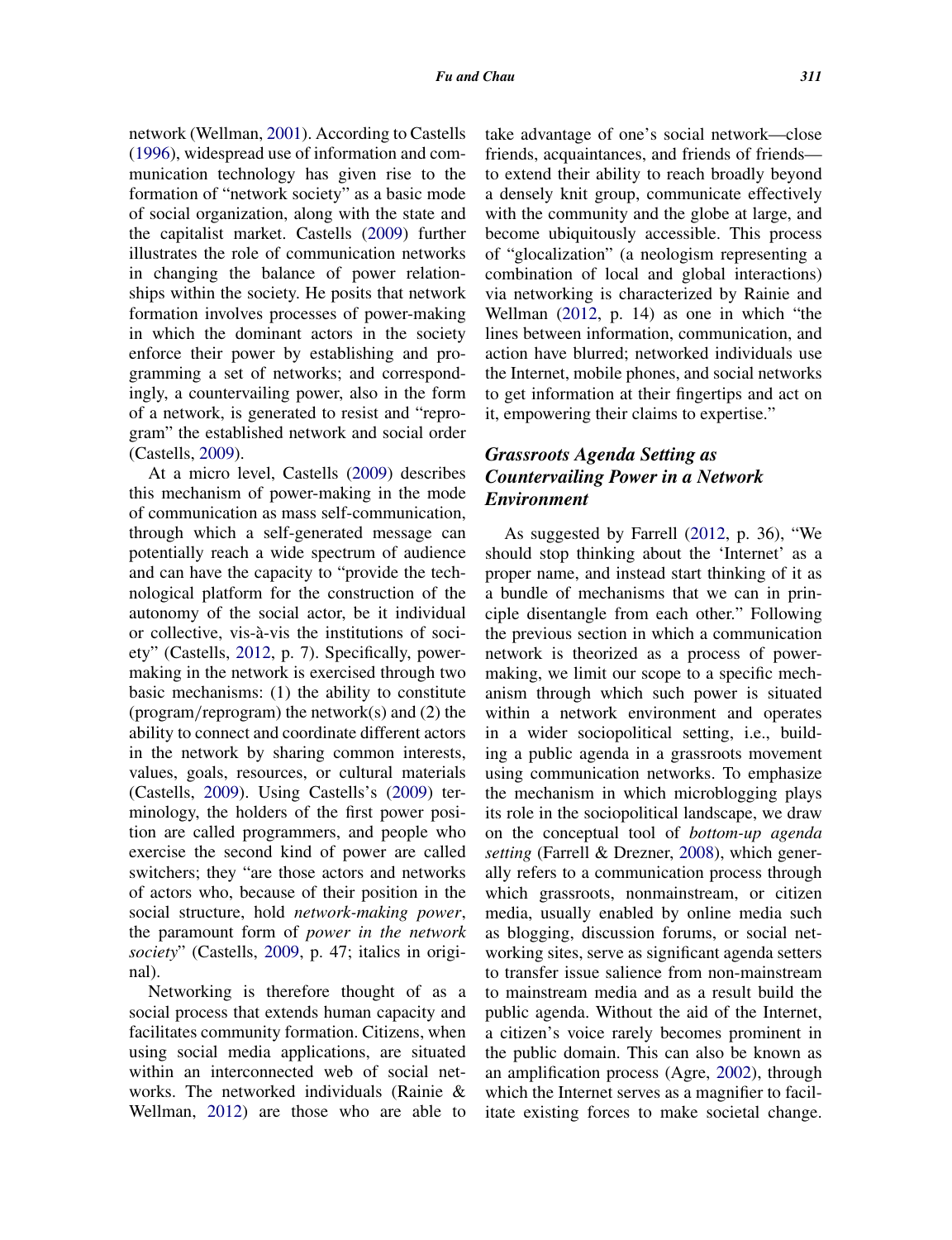That is to say the sociopolitical landscape is modified by social and institutional forces that are amplified by the use of the Internet. The amplified voice per se may not alter the sociopolitical environment, but it can reinforce existing social dynamics to create social change.

A number of empirical studies have drawn evidence of the characteristics of online media's function of bottom-up agenda setting. For instance, Delwiche [\(2005\)](#page-19-13) compares the blogging agenda and the mainstream media's agenda, suggesting that bloggers' negative comments on the Bush administration in 2003 were an early indicator of eroding support for the war in Iraq. Using media content analysis of the political agenda during the 2004 American presidential election, Sweetser, Golan, and Wanta [\(2008\)](#page-20-18) find strong correlation between candidate-controlled blogs and the mainstream media agenda. Zhou and Moy [\(2007\)](#page-20-19) investigate a sociopolitical incident in China, suggesting how online media could transform a local event into a nationally prominent media issue.

Farrell and Drezner [\(2008\)](#page-19-11) study the conditions under which blogs could amplify the voice from the "bottom" and could have real influence on politics, characterizing an imbalance of readers among bloggers, namely the power law distribution of the number of incoming links, as well as a considerably higher readership of blogs among journalists and political elites. Consequently, a small percentage of famous bloggers is placed in a more salient position within their own circle and may frame the issues of concern in a way that creates points of attention for journalists and political elites. Both Haas [\(2005\)](#page-19-14) and Hindman [\(2009\)](#page-19-15) notice that only a small portion of influential bloggers function as agenda setters, while the vast majority of blog writers rely on mainstream media for information about social topics.

## *RESEARCH QUESTIONS*

While a range of recent studies on the use of Internet network during protests and social movement, such as Arab Spring and Occupy Wall Street, is available (Breuer & Groshek, [2013;](#page-19-16) Christensen, [2011;](#page-19-17) Jensen & Bang, [2013\)](#page-20-20),

most of the existing studies were performed in the setting of democratic Western societies. The role of the process of bottom-up agenda setting through online media may be therefore culturally sensitive and conditioned by cultural factors and institutional settings. It may not be generalized to other cultural contexts, such as authoritarian regimes in which free media and democratic government do not exist and where media censorship and strong surveillance systems are in place. For example, in China the government has successfully implemented a sophisticated system of Web censorship, allowing blockage of messages and online surveillance of users. As MacKinnon [\(2008,](#page-20-21) p. 31) puts it, blogging in China is just "a tool and not a cause of political change," and it may help "to enlarge the space for collaboration and conversation on subjects not directly related to political activism or regime change." Against such a background, we attempt to contextualize our inquiry within a specific research setting in China, which is governed by an authoritarian state where citizens' public engagement is forcefully restricted.

A growing amount of scholars argues that political implications of the Internet for civil empowerment, including the recent development of social media and social networking, have often been overstated. As noted by Curran, Fenton, and Friedman [\(2012,](#page-19-18) p. 180):

> Social media are more often about individual than collective emancipation, about presenting self (frequently in consumerist or individualising terms) rather than changing society, about entertainment and leisure rather than political communication (still dominated by old media) and about social agendas shaped by elites and corporate power rather than a radical alternative.

Moreover, authoritarian regimes often develop strategies to regulate the Internet and to suppress dissidents' activities (Morozov, [2011\)](#page-20-22). In acknowledging these skeptics, we contend that Chinese microblogs can play a laudable role, notably in a network environment, in facilitating networked individuals' power in setting the public agenda in the contexts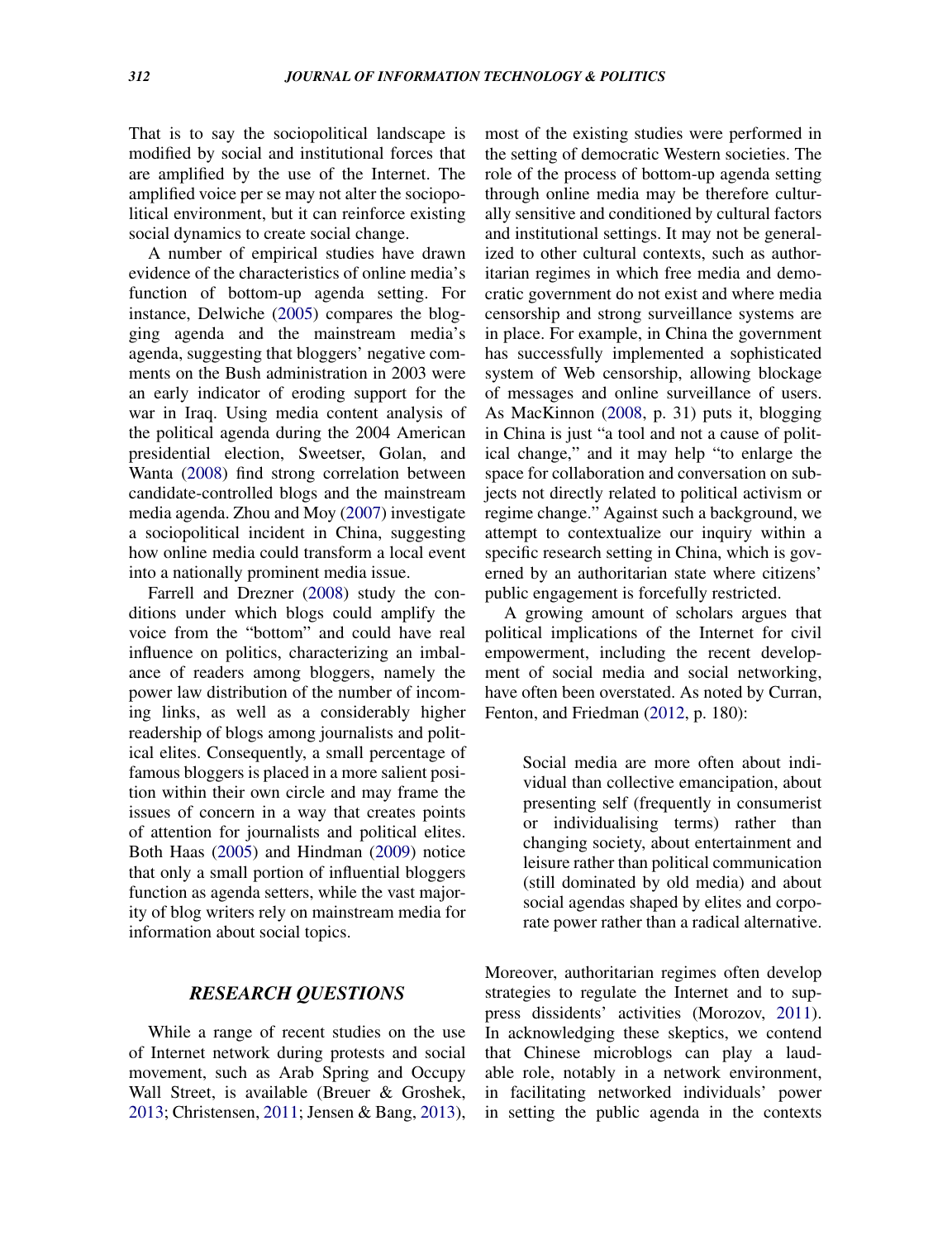where mainstream media and democratic systems are both dysfunctional. The bottom-up process would not have been feasible when microbloggers were not connected in such a network.

Drawing on Castells's conception of powermaking in a communication network, retweeting microblogs is understood as a power-making process through which a message is disseminated and an idea*/*value*/*goal is shared among microbloggers in a network, whereby it amplifies and empowers a local voice and challenges political power. Using a grassroots movement in China as an example, this study aims to examine the way in which a network is built by the reposting behavior of microbloggers. So the first and second research questions (RQ) are as follows:

- RQ1: How can a Chinese grassroots group's voice be amplified into a public agenda through the use of an online networking tool?
- RQ2: How is the network formed by individual microbloggers when reposting messages? What is the nature of such a network when reporting about a highprofile incident when compared to a less widely known event?

Moreover, this study aims to investigate the role of microbloggers in such a network environment, or "switchers" in Castells's parlance. It seeks to characterize the process of agenda-setting by describing the nature of microbloggers who participate in disseminating information about the incident, their position in the network, and the ways in which messages are reposted within the network. Messages that originated from a small number of microbloggers are reposted by multiple followers, and the readers of these followers may repost the messages again. By assuming a repost to be a link between the microbloggers and their followers, it is possible to construct a network of microbloggers based on these links (Chau & Xu, [2007\)](#page-19-19). Research questions are framed to assess the characteristics of the microbloggers (*switchers*) and their positions in the (*switching*) network:

- RQ3 What are the characteristics of switchers in the network, i.e., microbloggers who participate in disseminating information? Do they differ from normal users?
- RQ4 Who are the major switchers (microbloggers) contributing to the agenda-setting by weibos? What are their positions in the network?

## *RESEARCH SETTING: THE QIAN YUNHUI INCIDENT (2010)*

On December 25, 2010, Qian Yunhui, a former village representative for Zhaiqiao in Zhejiang Province who had lodged petitions with the central authorities about local land disputes for many years, died under the wheels of a construction truck. The incident happened around 9 a.m. in Yueqing City, Zhejiang Province. The news of Qian's death evolved quickly through online bulletin boards, blogs, and microblogs in China, which were attached with a number of gruesome pictures taken of Qian's body by witnesses (Yang & Wong, [2010\)](#page-20-23). This local incident in China eventually became a significant breaking-news item that attracted international media attention.

While speculating that Qian's death might not have been an accident but rather an alleged murder, Qian's relatives and the villagers organized a protest, and some protesters were eventually arrested later because of their "attempt to pick a quarrel and make trouble," according to the local police. On the same day, the local party paper *Wenzhou Daily* posted a news item on its Web site that described this incident as a traffic accident leading to a death, and reported that the local senior officials paid high attention to the incident.

On the following day, the first weibo mention about Qian's death was posted at 10:25 a.m., but it drew little attention. At 9:26 p.m., another weibo was made by Blogger Z, which read:

> This was a post written by Mr. Qian Yunhui at the tianya.cn (a popular online forum). Nobody had replied to this post in the past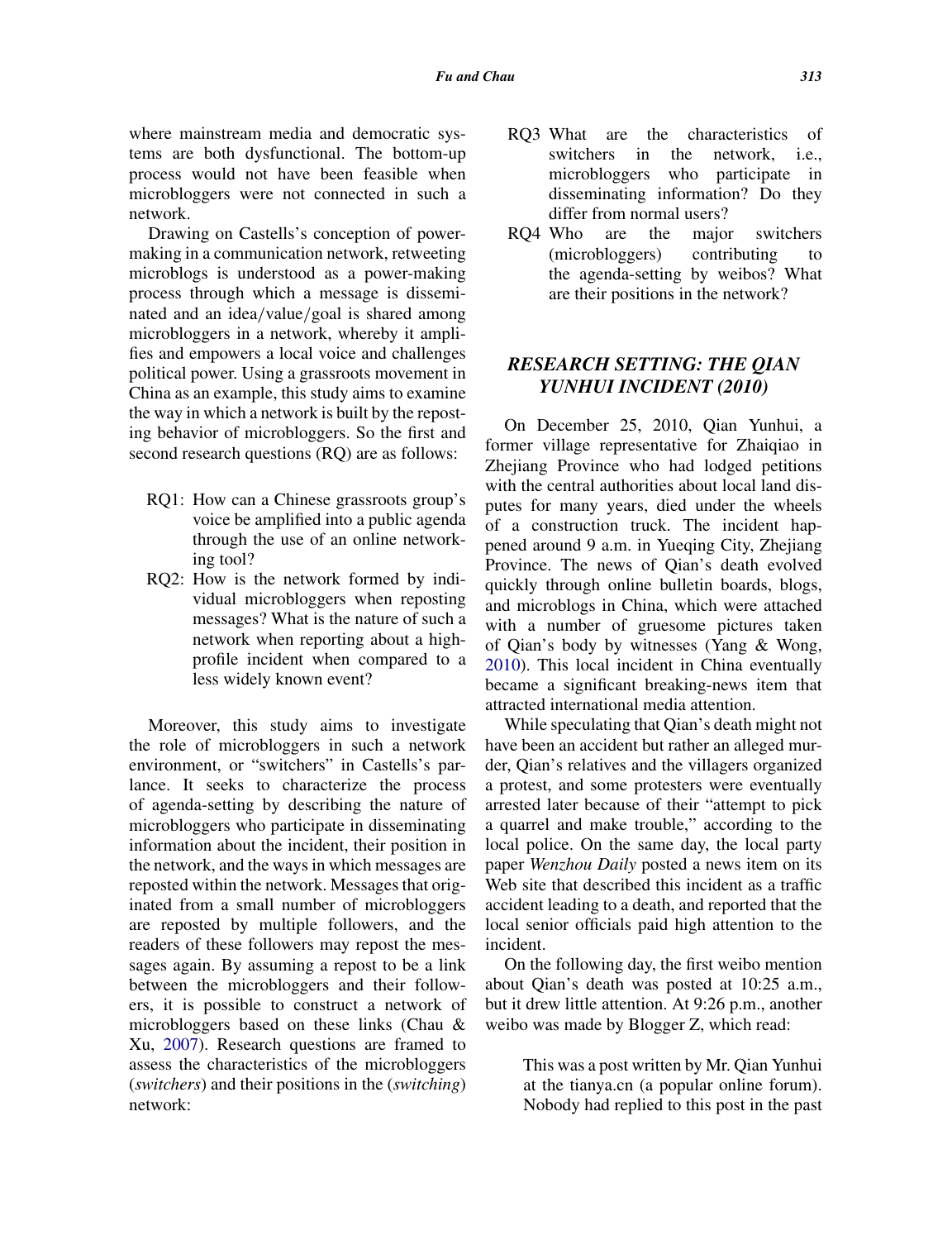4 months since he was crushed by a truck, being forced by several people. The CCTV system alongside the road was removed on exactly the date of accident. This is a murder! This is horrible! This is miserable! The history will remember this man! The history will remember this incident!

Within a short time, this message was widely reposted, over 22,000 times. Many Chinese people knew of this incident via the microblogs.

On December 27, 2010, the Yueqing City government claimed in a press conference that this incident was purely a "normal traffic accident." But local and international media, including Chinese Central Television's online news and the U.S.-based *New York Times*, reported stories that cast doubt on the Yueqing City government's explanation.

On January 4, 2011, the truck driver was arrested by the local police for causing a traffic accident. On 1 February 2011, the Yueqing City court sentenced the truck driver to three and onehalf years in prison. His charge was the "crime of causing traffic casualties."

[Table 1](#page-7-0) illustrates the chronology of the Qian Yunhui incident. The table columns show the reactions of different actors and consequences.

#### *METHOD*

We used the Sina Weibo Open API to collect the required microblogs. By using the keyword search function, we obtained the earliest original posts containing the term "Qian Yunhui" (in Chinese characters:  $\sharp \sharp \Sigma \hat{\Xi}$ ) published close to the date of the incident. Once the posts we wanted to study were obtained, we traced their propagation and collected various statistics on the contributors. To gather the reposts of these original posts, we obtained an exhaustive list of the posts reposting any given original status. We wrote a computer program to automate the process and stored the data in a database.

We then extracted the user names contained in the user reposts. When reposting an original weibo message, a reference in the format of "@DISPLAY\_NAME," where DISPLAY\_NAME is the displayed user name of a microblogger being referred to, is offered by default alongside the reposting text and is preserved if it is not deleted by the reposting microblogger. We took advantage of this property to construct the reposting network.

The reposting network is represented by a directed graph of interconnections between microbloggers in which a link between two nodes signifies a repost sent from one microblogger to another. We used R (R Development Core Team, 2010) to analyze the graph using social network analysis with the support of the library package igraph (Csardi & Nepusz, [2006\)](#page-19-20), and evaluating the node-level parameters such as in-degree, out-degree, and betweenness centrality measures, which are used to represent the importance and the centrality of each individual node (in this case, microblogger) within a network (Chin & Chignell, [2006;](#page-19-21) Freeman, [1978\)](#page-19-22).

For instance, each individual node represents a microblogger who reposts a message, say microblogger M with a list of followers  $F_M =$  $[F_{M1}, F_{M2}, \ldots F_{Mf}]$ , where f is the total number of followers of M. The out-degree centrality of M means the number of M's followers who eventually repost the message after receiving it from M. Therefore, if M has 20 followers and followers  $F_{M1}$ ,  $F_{M3}$ ,  $F_{M8}$ ,  $F_{M9}$ , and  $F_{M15}$ repost the message sent by M, the out-degree centrality of M is five. The out-degree centrality serves as an indicator of the effectiveness of M in propagating the message. Besides outdegree, the in-degree centrality of M represents the number of times that M reposts the message received from other microbloggers. When following other microbloggers, M may receive the same message from multiple sources and thus M can repost more than one time. The betweenness centrality of M represents the total count of pairs of nodes in the network whose shortest path between them consists of M, denoting the relative importance of the position where M is located as a bridging tie to link up different clusters within the network (Freeman, [1978\)](#page-19-22).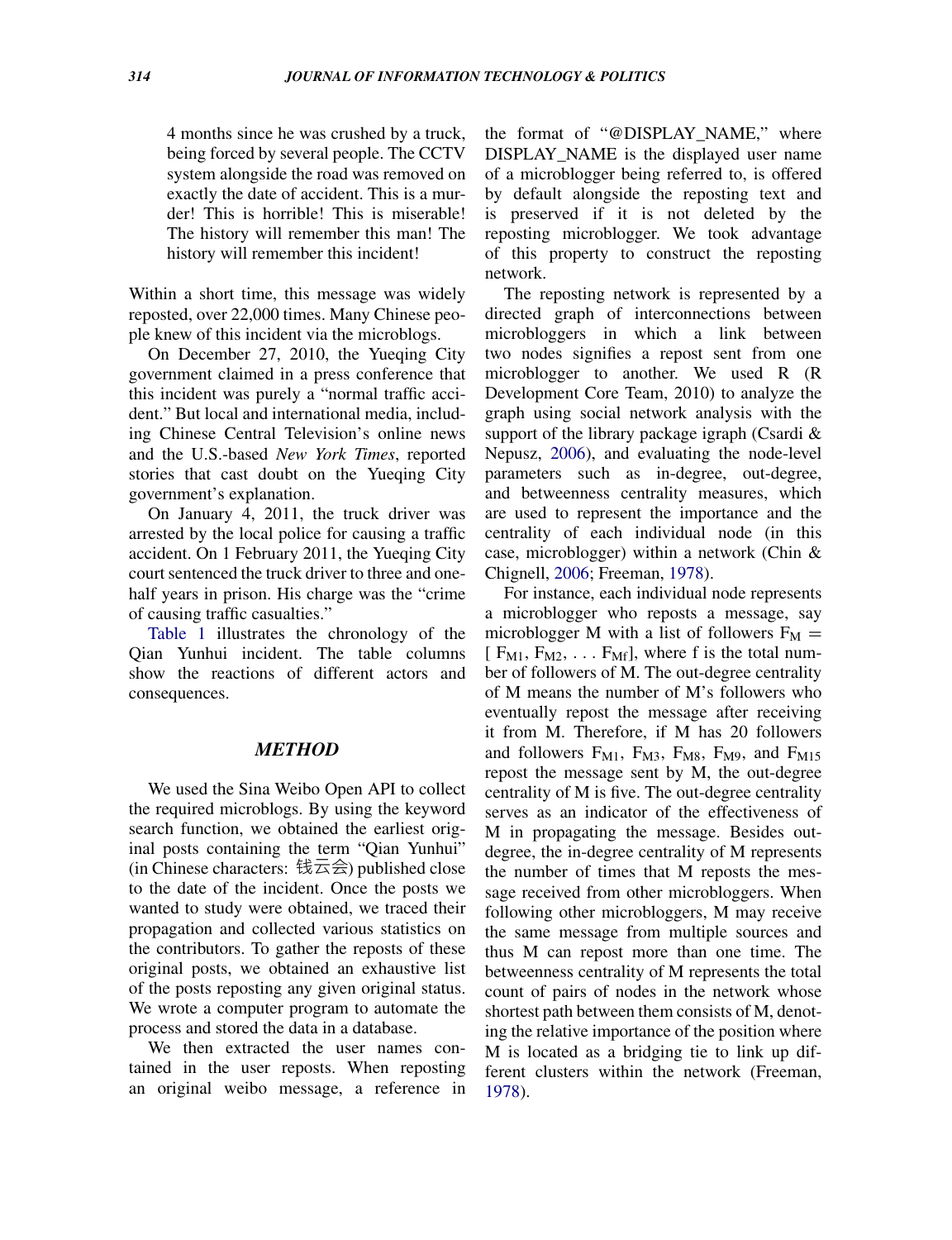| Date              | Triggering incident                                                                                                                                      | tizen's/public's<br>responses<br>ō                                                                | Microblog/weibo                                                                                                             | Mainstream media                                                                                                                                                      | Local/city government                                                                                                           | Consequences |
|-------------------|----------------------------------------------------------------------------------------------------------------------------------------------------------|---------------------------------------------------------------------------------------------------|-----------------------------------------------------------------------------------------------------------------------------|-----------------------------------------------------------------------------------------------------------------------------------------------------------------------|---------------------------------------------------------------------------------------------------------------------------------|--------------|
| December 25, 2010 | heavy-duty truck. He<br>Around 9 a.m., Qian<br>Yunhui, an officer of<br>village government,<br>was knocked down<br>and crushed by a<br>died immediately. | Shortly after, the villagers<br>nearby spontaneously<br>organized to protect<br>the body of Qian. |                                                                                                                             | which was concerned<br>Daily's Web site first<br>Party media Wenzhou<br>by local top officials.<br>accident in Yueqing<br>leading to a death,<br>reported a traffic   |                                                                                                                                 |              |
| December 26, 2010 |                                                                                                                                                          |                                                                                                   | 9:26 p.m., was widely<br>posted at 10:25 a.m.<br>message, posted at<br>The first welbo was<br>The most popular<br>reposted. |                                                                                                                                                                       |                                                                                                                                 |              |
| December 27, 2010 |                                                                                                                                                          |                                                                                                   |                                                                                                                             | and pointed out some<br>reported the accident<br>Beijing-based Chinese<br>youth newspaper<br>doubts.                                                                  | Yueqing city government<br>conference, claiming<br>this incident was a<br>held the first press<br>"normal traffic<br>accident". |              |
| December 28, 2010 |                                                                                                                                                          |                                                                                                   |                                                                                                                             | U.S.-based New York<br>Times, cast doubt on<br>including CCTV Web<br>international media,<br>the government's<br>site in China and<br>Many local and<br>explanations. |                                                                                                                                 |              |
| December 29, 2010 |                                                                                                                                                          |                                                                                                   |                                                                                                                             |                                                                                                                                                                       | Wenzhou City police held<br>normal traffic accident.<br>again that it was just a<br>conference, claiming<br>a second press      |              |
|                   |                                                                                                                                                          |                                                                                                   |                                                                                                                             |                                                                                                                                                                       |                                                                                                                                 | (Continued)  |

<span id="page-7-0"></span>TABLE 1. Chronology of the Qian Yunhui Incident TABLE 1. Chronology of the Qian Yunhui Incident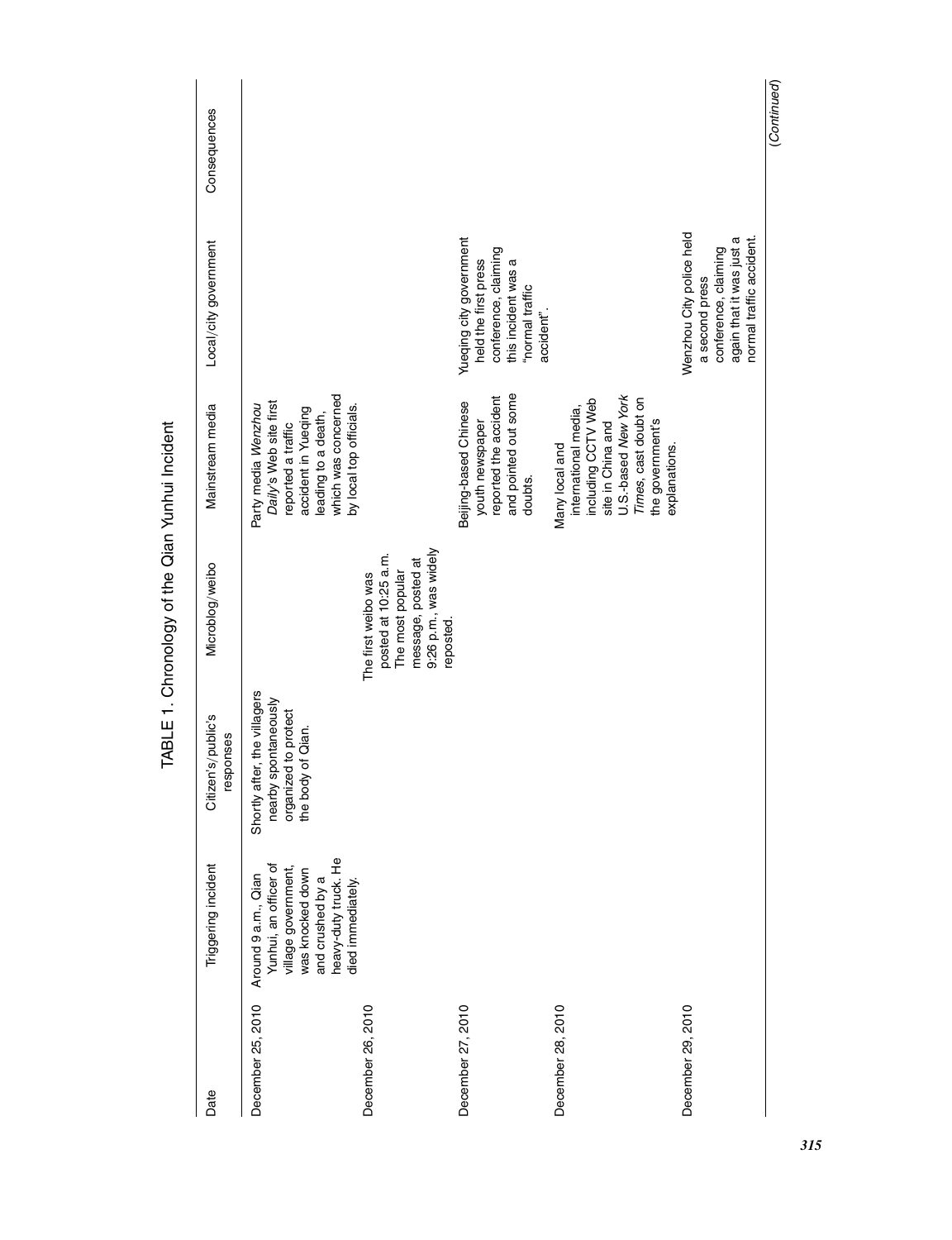| j      |
|--------|
| Ţ<br>ī |

| Date             | Triggering incident | Citizen's/public's<br>responses | Microblog/weibo | Mainstream media                                                    | Local/city government | Consequences                                                               |
|------------------|---------------------|---------------------------------|-----------------|---------------------------------------------------------------------|-----------------------|----------------------------------------------------------------------------|
| January 4, 2011  |                     |                                 |                 |                                                                     |                       | Fei Liangyu (truck driver)<br>was arrested by the<br>local public security |
|                  |                     |                                 |                 |                                                                     |                       | organ for causing<br>traffic accident.                                     |
| January 18, 2011 |                     |                                 |                 | received 1.05 million<br>Xinhua news reported<br>that Qian's family |                       |                                                                            |
|                  |                     |                                 |                 | RMB compensation.                                                   |                       |                                                                            |
| February 1, 2011 |                     |                                 |                 |                                                                     |                       | sentenced the driver of<br>Yueqing city court                              |
|                  |                     |                                 |                 |                                                                     |                       | the truck in prison for                                                    |
|                  |                     |                                 |                 |                                                                     |                       | 3.5 years. After the                                                       |
|                  |                     |                                 |                 |                                                                     |                       | verdict, the judge                                                         |
|                  |                     |                                 |                 |                                                                     |                       | answered questions                                                         |
|                  |                     |                                 |                 |                                                                     |                       | raised by a reporter                                                       |
|                  |                     |                                 |                 |                                                                     |                       | from Xinhua News                                                           |
|                  |                     |                                 |                 |                                                                     |                       | Agency in a written                                                        |
|                  |                     |                                 |                 |                                                                     |                       | reply.                                                                     |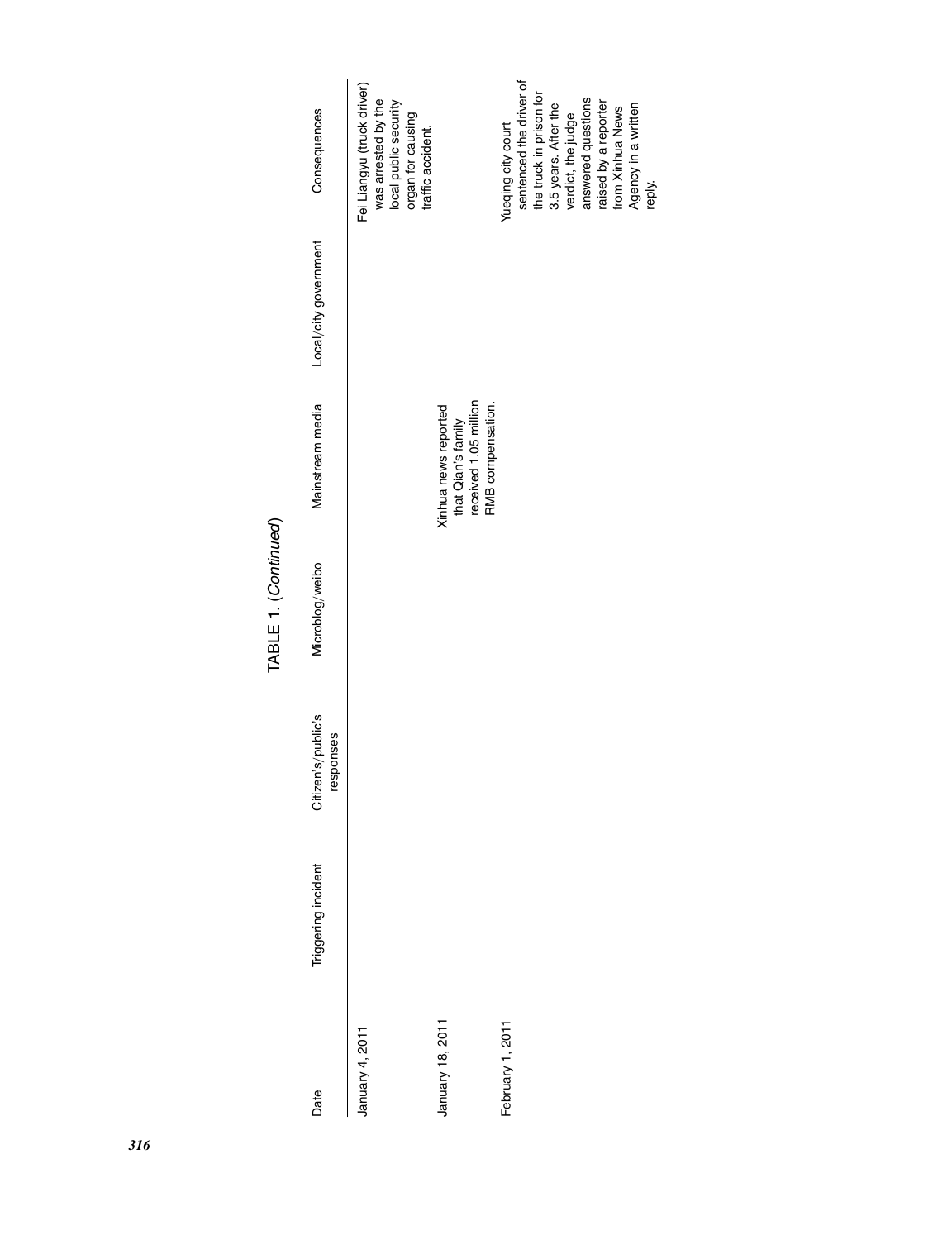Moreover, network-level topological measures, such as degree distribution, diameter, average path length, and global cluster coefficient (Lewis, [2009;](#page-20-24) Wasserman & Faust, [1994\)](#page-20-25), were deployed for network comparison. The degree distribution of a network denotes a degree sequence, either out-degree or in-degree, of all nodes in the network. If a network follows a power law distribution, its degree distribution can be represented by the equation h(k)  $\sim$  $k^{-q}$ , where k is degree and q is an exponent (Lewis, [2009\)](#page-20-24). The diameter of a network represents the longest path between any two nodes in the network. A network's average path length is equal to the average number of shortest paths over all direct paths connected between nodes in the network. The global cluster coefficient is an indicator of the extent to which a network's nodes cluster together. Network visualization by employing the Fuchterman and Rheingold graph layout algorithm was provided by the igraph package.

Aside from obtaining the pattern of reposting per single post, we collected various statistics, such as gender, the number of followers, the number of friends (i.e., the number of people followed by the user), and the province and city of origin of any given user. For comparison, 1,000 random samples were collected according to randomly generated user codes using previous procedures (Fu & Chau, [2013\)](#page-19-23). These samples were collected to represent the whole population of Sina Weibo users (about 100 million accounts as of the end of 2010).

In this study, we selected a post by a Blogger Z that referred to the Qian Yunhui incident. Blogger Z created the post on December 26, 2010, at 9:26 p.m. (the date and time reported in this article are based on the local time in China.). It was rapidly reposted 24,031 times, according to the count recorded on Blogger Z's timeline. The post was censored from Blogger Z's user timeline at the time of our data retrieval; however, it was still retrievable through the API. Using the method described above, we obtained all reposts that were originated from Blogger Z's post. Finally, we collected 24,053 reposts. The extra 22 posts might be a software glitch in Sina's counting of the advertised number, or they could be deleted reposts. Among the whole

set of reposts, Blogger Z's original post was reposted by 22,803 distinct microbloggers.

We selected a comparison case that happened to generate a large amount of weibo reposts that did not "bottom-up" a local incident to widespread public concern, i.e., no mainstream media followed and reported this news item. A case was chosen that occurred very close in time to the Qian incident, i.e., late December 2010, with message content concerning a socially unjust issue at the Chinese grassroots level and including a sensational picture. We sought an incident that was also censored shortly after publication. The selected case was posted on December 24, 2010, and triggered a huge number of reposts. Blogger Y, whose Sina Weibo account was deleted shortly after this incident, posted a picture of an elderly woman vegetable hawker kneeling in front of a group of uniformed men, seemingly being bullied by a few urban management officials who had been well known in China for their notorious behavior and violent treatment of underprivileged citizens and protesters. We call this the "vegetable hawker" incident hereafter. All reposts that originated from Blogger Y's post were generated using the same method described above, but only the first 22,803 distinct reposters were included for comparison. The number 22,803, the total amount of microbloggers involved in the Qian's incident, is chosen so that both graphs have an equal number of nodes. The first repost was made at 12:42 p.m. Moreover, a set of graphs was randomly generated by using the Barabasi–Albert algorithm for network comparison (Csardi & Nepusz, [2006\)](#page-19-20). While being generated to be scale-free, which is equivalent to the Qian network, the edges of a random network are purely connected by chance. A random network usually served as a reference for graph comparison (Chau & Xu, [2007\)](#page-19-19).

### *RESULTS*

## *Characteristics of the Switchers in the Network*

[Figures 1](#page-10-0)[–5](#page-12-0) show the 22,803 distinct users' self-reported genders and locations, their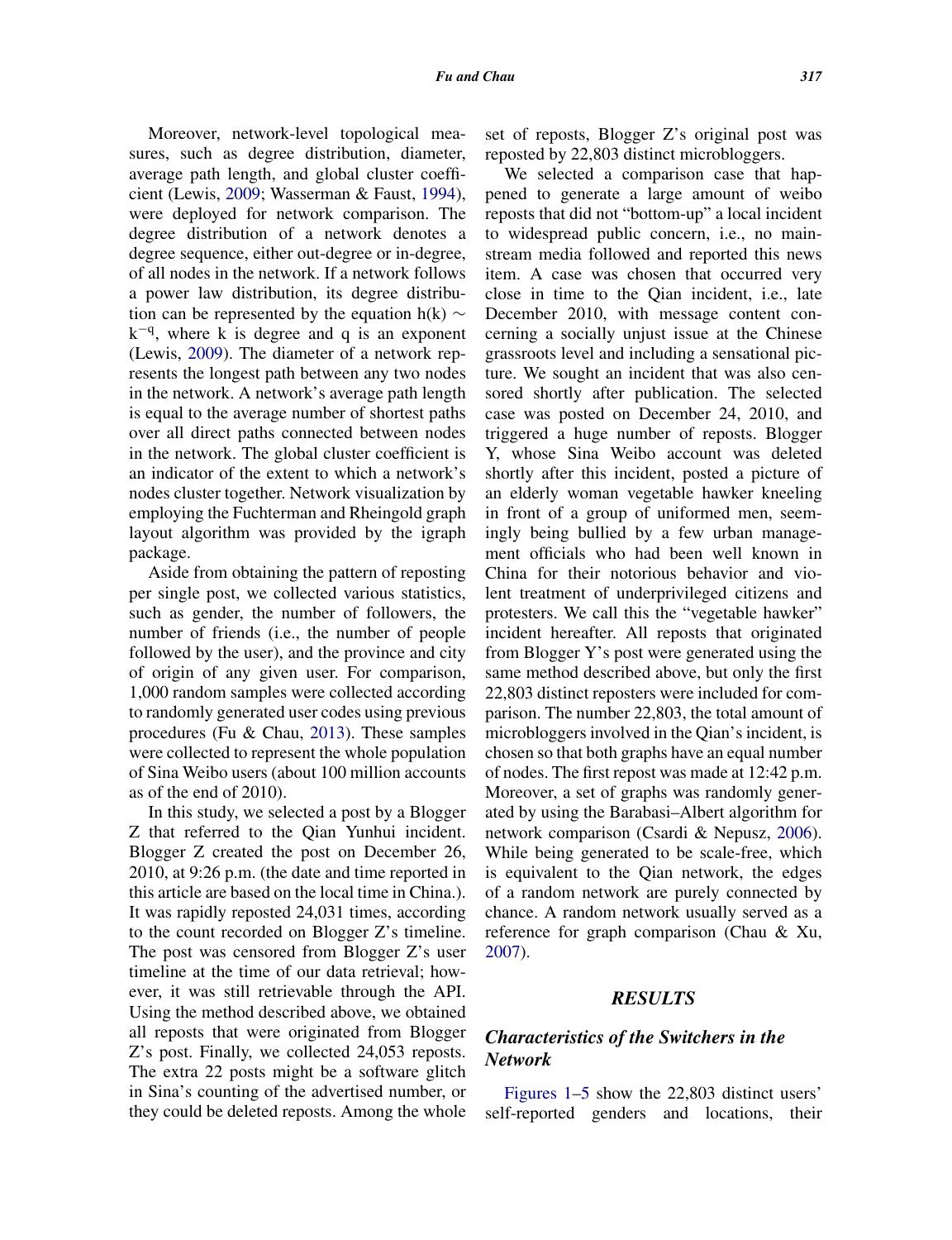<span id="page-10-0"></span>

FIGURE 1. Characteristics of the reposters: gender.





Location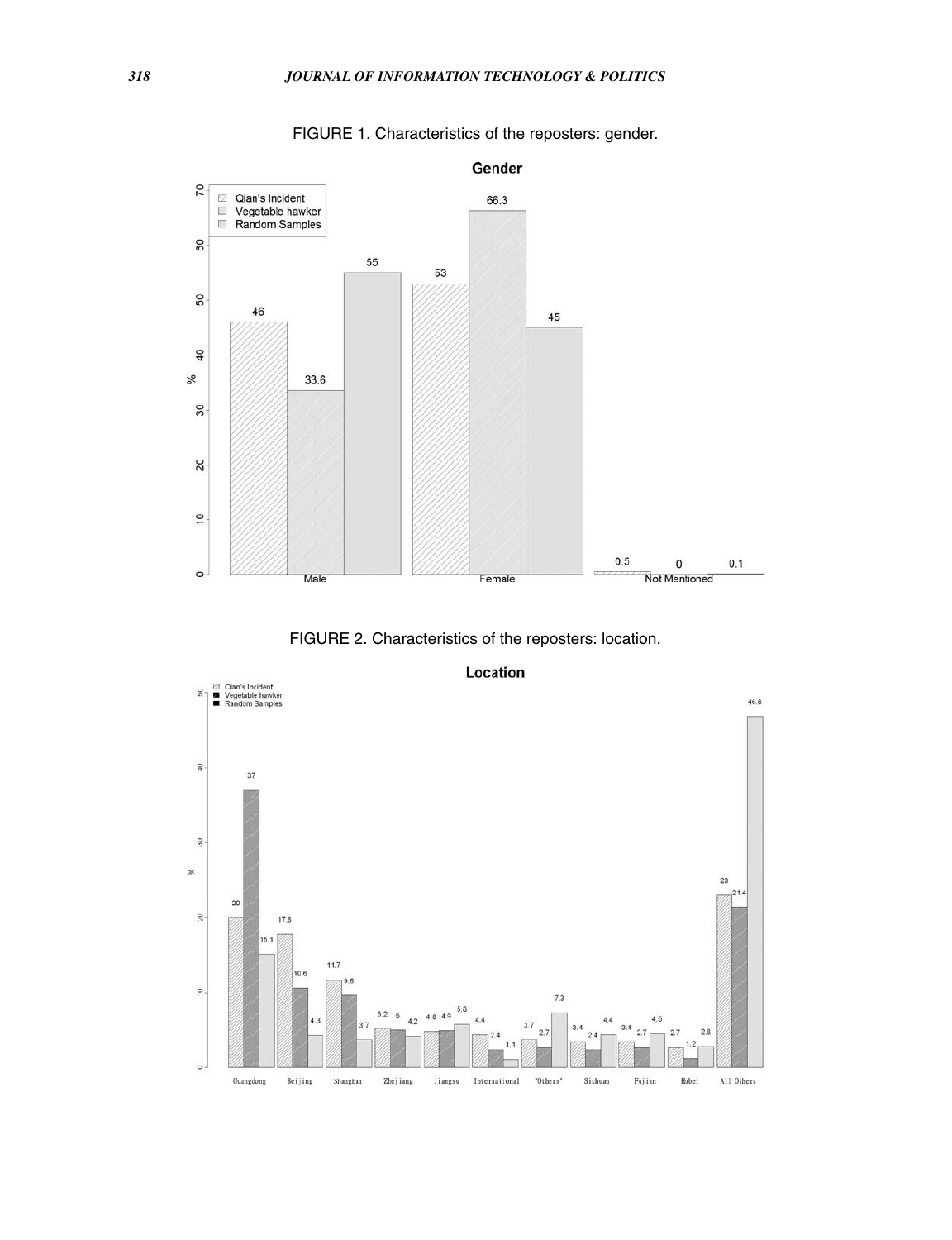

FIGURE 3. Characteristics of the reposters: number of followers.





**Friends**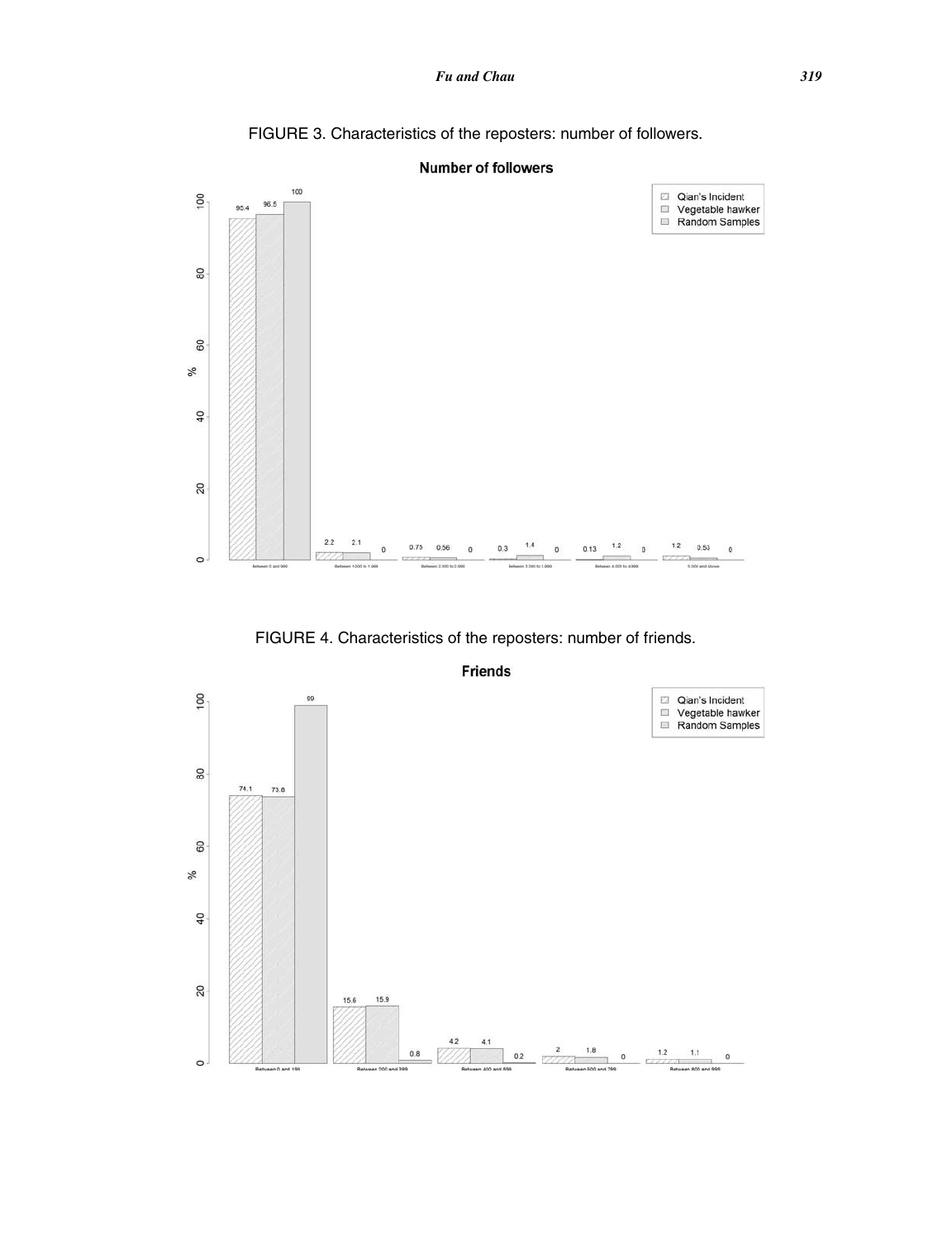<span id="page-12-0"></span>

FIGURE 5. Characteristics of the reposters: time of reposting.

numbers of followers and friends, and their times of reposting. When compared to the random sample obtained from the overall user account population, the data show that people who contributed to reposting were more likely to be female as well as to have originated from major coastal cities such as Beijing, Shanghai, and Guangzhou. In addition, these reposters had a higher likelihood to have more than 1,000 followers and 200 friends.

Compared with those who reposted the vegetable hawker incident, the reposters of the Qian incident were more likely male; located at Beijing, Shanghai, or inland cities; had more than 5,000 followers; and reposted within the first five hours after the original message was posted.

Among the reposters of the Qian incident, a majority had a lower number of readers and only 1.2% had more than 5,000 followers. [Figure 6](#page-13-0) illustrates this imbalance, showing the frequency distributions of the number of followers of all reposters. [Figure 7](#page-13-1) shows the time trend of the reposts during the first 24 hours, indicating a rapid increase in the frequency of

reposts during the period close to midnight on December 27, 2010.

#### *Major Switchers in the Network*

[Table 2](#page-14-0) displays the top-10 major microbloggers sorted by their node's betweenness centrality in the repost network. Other characteristics, including time of repost, number of followers, in-degree centrality, and out-degree centrality, are also listed in [Table 2.](#page-14-0) Bloggers Q1–Q10 represent the top-10 microbloggers who participated in reposting weibos of the Qian incident. Bloggers V1–V10 denote the top-10 microbloggers who participated in reposting weibos of the vegetable hawker incident.

Most of the major reposters resent the messages to their followers within the duration of two hours after it had been posted by Blogger Z. This explains the rapid increase in the number of reposts as shown in [Figure 7.](#page-13-1) Nevertheless, many major microbloggers of the vegetable hawker incident reposted the original message about four to five hours after the original message had been sent.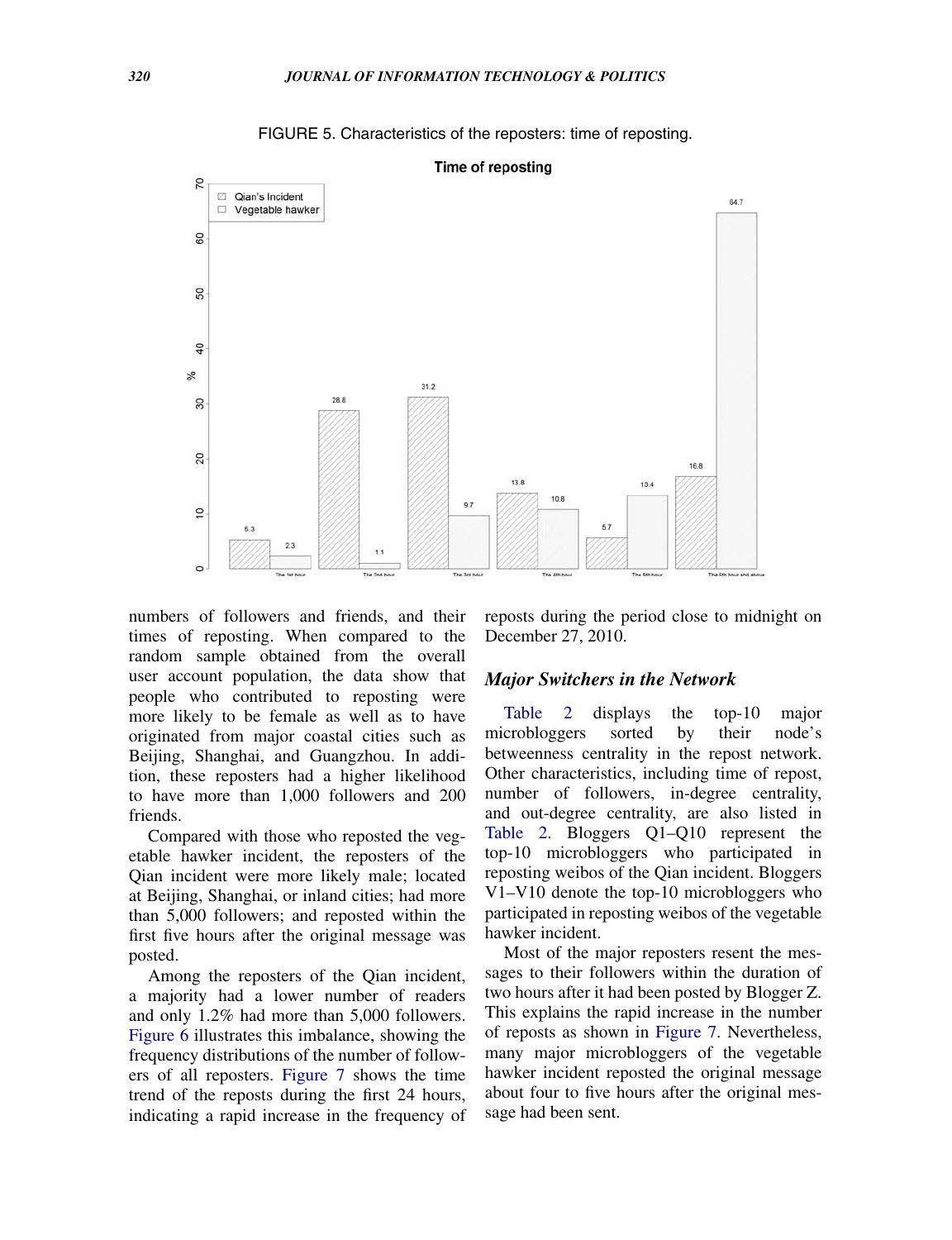<span id="page-13-0"></span>

FIGURE 6. Distribution of the number of followers of the reposters.



<span id="page-13-1"></span>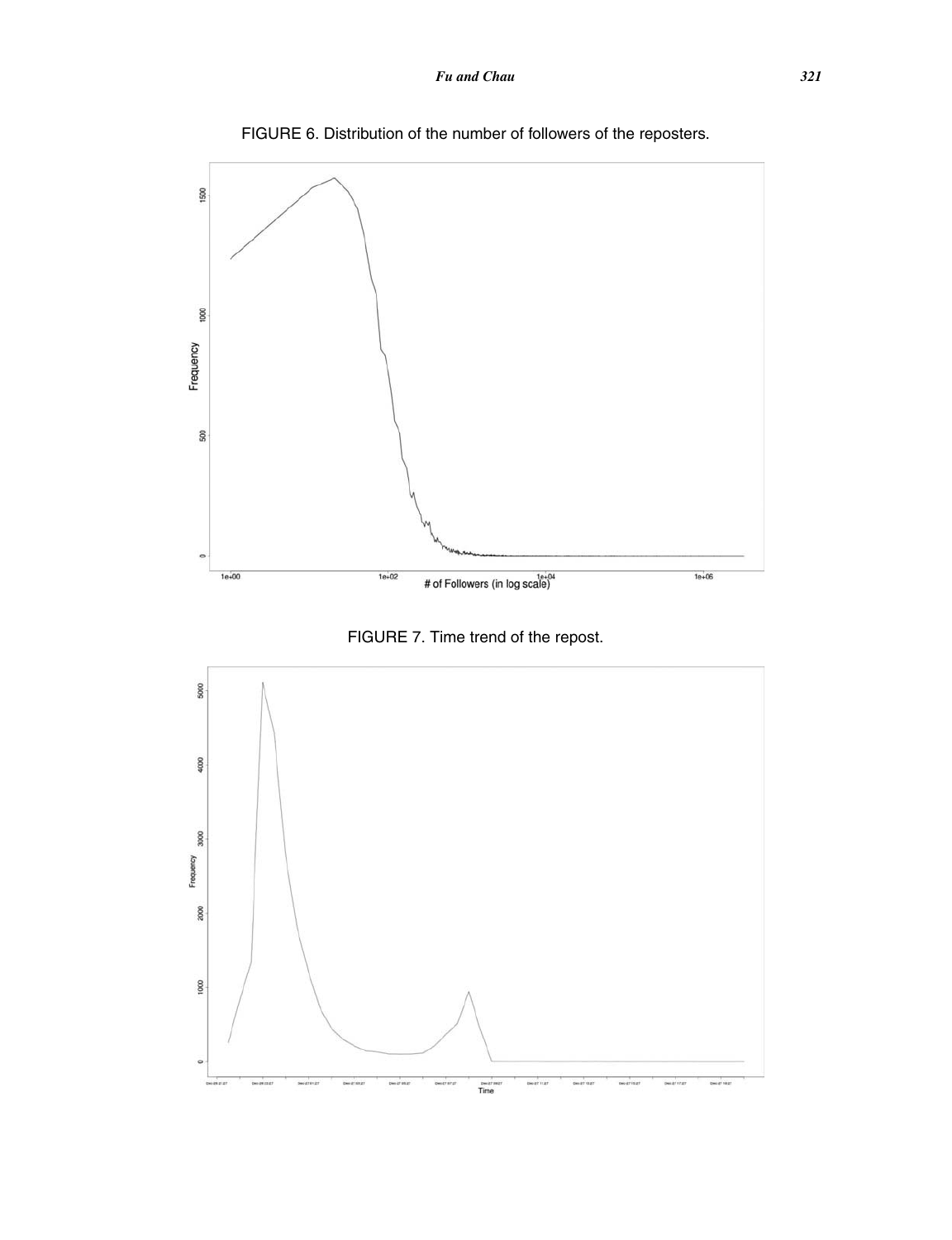| Displayed<br>user name      | Time of repost |          | Number of<br>followers | Out_degree | In_degree | <b>Betweenness</b> |
|-----------------------------|----------------|----------|------------------------|------------|-----------|--------------------|
| Qian incident               |                |          |                        |            |           |                    |
| Blogger Q1                  | December 26    | 22:53:24 | 1,611,464              | 2245       |           | 5960               |
| Blogger Q2                  | December 26    | 23:09:38 | 3, 257, 165            | 877        |           | 2241               |
| Blogger Q3                  | December 26    | 22:56:39 | 28.308                 | 107        |           | 1693               |
| Blogger Q4                  | December 26    | 00:06:24 | 1, 362, 229            | 325        |           | 1596               |
| Blogger Q5                  | December 26    | 23:41:47 | 11,096                 | 44         |           | 995                |
| Blogger Q6                  | December 26    | 23:28:39 | 883                    | 4          | 5         | 973                |
| Blogger Q7                  | December 26    | 22:35:58 | 84,530                 | 116        |           | 774                |
| Blogger Q8                  | December 26    | 21:58:47 | 44,330                 | 52         | 3         | 641                |
| Blogger Q9                  | December 26    | 22:14:31 | 216                    | 2          |           | 520                |
| Blogger Q10                 | December 26    | 22:44:29 | 3,793                  | 33         |           | 455                |
| "Vegetable hawker" incident |                |          |                        |            |           |                    |
| Blogger V1                  | December 24    | 16:41:27 | 637, 477               | 1406       |           | 11790              |
| Blogger V2                  | December 24    | 16:19:16 | 135, 432               | 220        |           | 11421              |
| Blogger V3                  | December 24    | 17:49:52 | 128                    | 6          | 10        | 10030              |
| Blogger V4                  | December 24    | 15:57:09 | 89,625                 | 31         |           | 9369               |
| Blogger V5                  | December 24    | 15:16:51 | 1113                   | 24         | 7         | 8232               |
| Blogger V6                  | December 24    | 17:53:27 | 1363                   | 12         | 9         | 7672               |
| Blogger V7                  | December 24    | 18:25:12 | 1730                   | 10         | 4         | 7657               |
| Blogger V8                  | December 24    | 15:55:19 | 5976                   | 61         |           | 7299               |
| Blogger V9                  | December 24    | 15:46:08 | 2036                   | 16         |           | 5352               |
| Blogger V10                 | December 24    | 13:56:46 | 20,558                 | 24         | 2         | 5235               |

<span id="page-14-0"></span>TABLE 2. Characteristics of Major Microbloggers Who Participated in Reposting the Original Message

From [Table 2,](#page-14-0) we can see that the top-three reposters of the Qian incident, Bloggers Q1, Q2, and Q3, were media professionals, whereas those who reposted the vegetable hawker incident were mainly entertainment celebrities. Among the top three for the Qian incident, Blogger Q1 is a senior management official of an advertising agency and a famous figure in arts and culture circles in China. Blogger Q2 is a famous sports news anchor. Blogger Q3 is an editor of an international media company in China. None of them played any role in reposting the vegetable hawker incident. Bloggers V1 and V2 are pop singers, and Blogger V4 is a manager of an entertainment company (remark: the third-ranked reposter, Blogger V3, no longer existed at the time of data analysis). Moreover, the top-two major microbloggers of the Qian incident all had over 1 million followers, whereas none of the major microbloggers in the vegetable hawker incident had over 1 million followers.

[Figures 8a,](#page-15-0) [8b,](#page-15-1) [an](#page-15-0)d 8c are graphs to visualize the three networks (Qian, vegetable hawker, and a random network), respectively (using the Fuchterman–Rheingold graph layout algorithm), indicating how the reposters were interconnected. In both [Figures 8a](#page-15-0) and [8b,](#page-15-1) major reposters were positioned at central locations of the network and linked with a huge number of other reposters. Compared with the repost network for the vegetable hawker incident, the network for the Qian incident had more clusters of reposts created by major microbloggers and fewer fragmented reposters.

## *Network Characteristics*

The first and the second columns of [Table 3](#page-16-0) present an array of topological network indicators for the repost graphs of the Qian and vegetable hawker incidents, respectively. They were compared with a set of randomly generated graphs. With the same number of nodes and edges as the repost graph of the Qian's incident, 500 randomly generated graphs were created, and their mean values of the network indicators were summarized in the third column of [Table 3.](#page-16-0)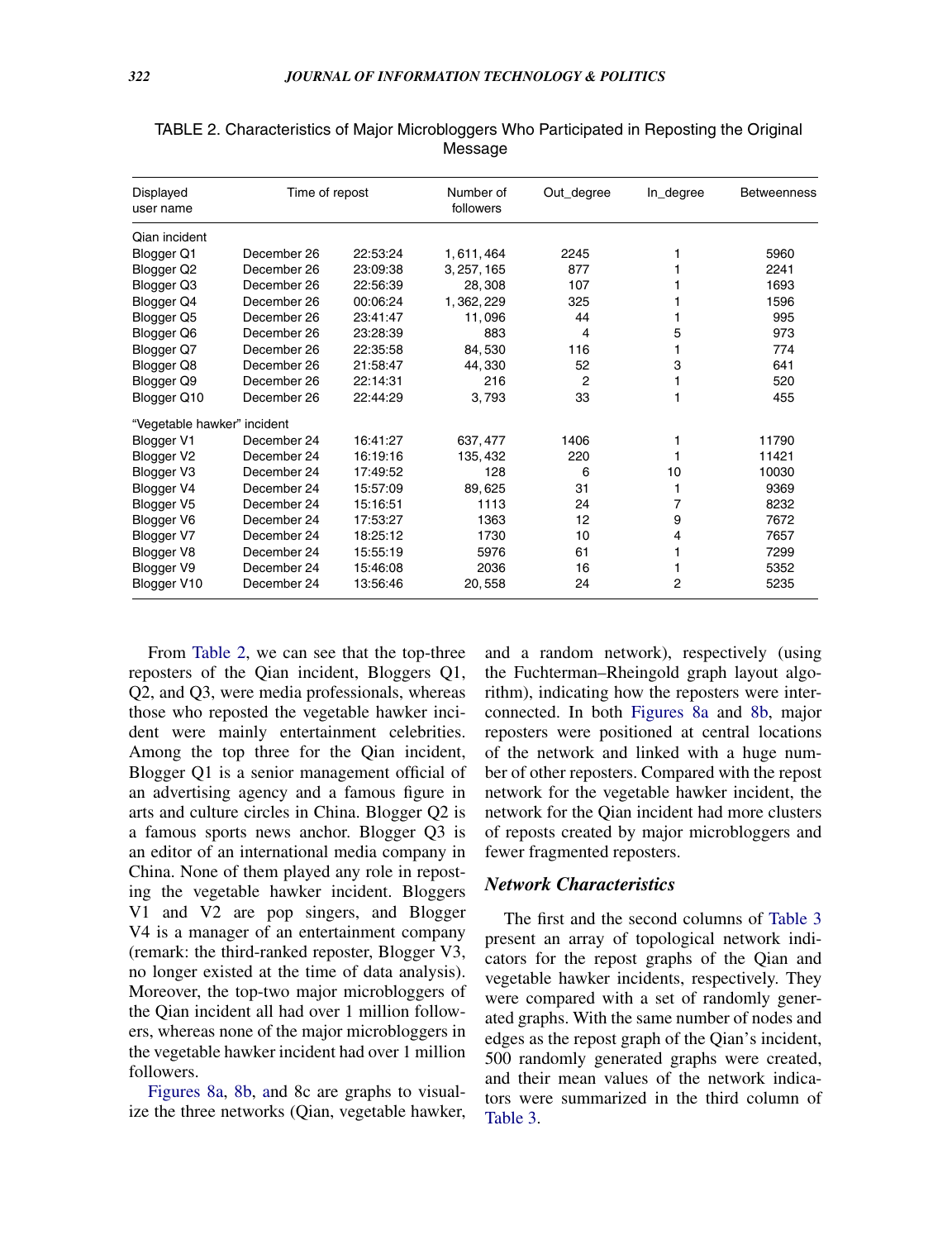<span id="page-15-0"></span>orger Marey

FIGURE 8b. Weibo reposts network (vegetable hawker incident).

<span id="page-15-1"></span>

FIGURE 8c. A random network for comparison.



From [Table 3,](#page-16-0) we can see that the repost graph of the Qian incident had a longer network diameter and a relatively shorter average path length than that of the vegetable hawker incident, indicating that the agenda setting via information diffusion was more far reaching and took a shorter distance between nodes on average to propagate the message. Its smaller global cluster coefficient represents the existence of fewer isolated and densely knit user clusters in the network. In addition, its diameter, average path length, and global cluster coefficient were all larger than those of the randomly generated graphs, representing its broader outreach to more layers of reposts, a longer average distance to reach the other node, and a larger number of user clusters.

The degree distribution approximately follows a power-law distribution in which a few reposters had a considerably higher frequency of out-degree centrality than the average value, indicating that they had a larger number of followers who further resent their posts. The exponent q of this distribution was found to be 2.27.

## *DISCUSSION*

The following three subsections are the observations arising from the findings that deserve our close attention, targeting the research questions about the role of network switchers (microbloggers) and the relationship between network formation and power-making during a grassroots movement in China. The final subsection discusses the implication of the findings.

Although the research design is a comparative study with references to another case study and random samples, we must stress that this is a single-case and exploratory study on a specific phenomenon of microblogging in China. We make no attempt to over-generalize the findings. Readers must be cautious when interpreting the results.

# *Characteristics of Network Switchers in Agenda Setting*

Castells [\(2009\)](#page-19-8) argues that the countervailing power of the communication network is

FIGURE 8a. Weibo reposts network (Qian incident).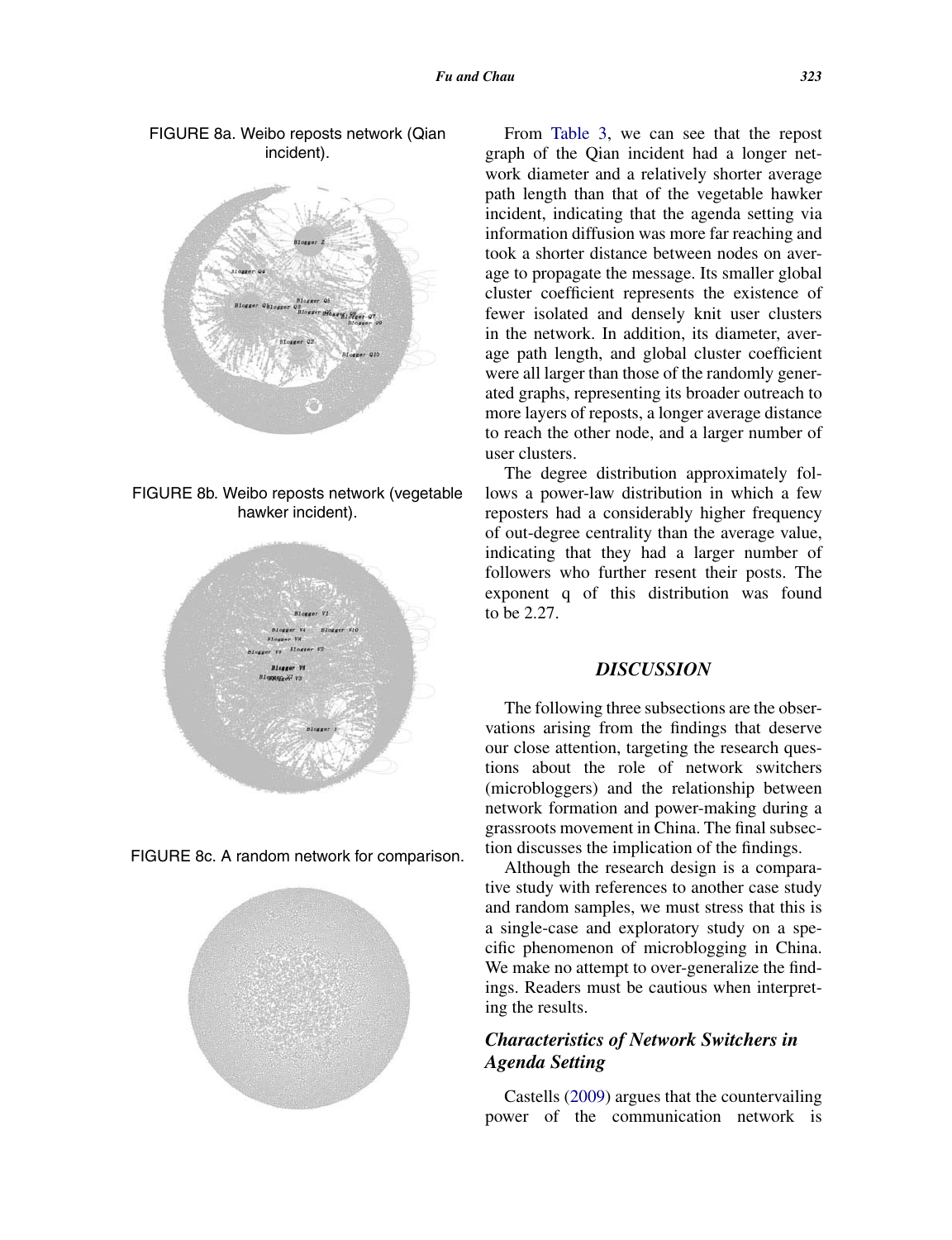|                            | Repost graph of Qian | Repost graph of "vegetable<br>hawker" | Random graphs*      |
|----------------------------|----------------------|---------------------------------------|---------------------|
| Number of nodes            | 22,803               | 22,803                                | 22,803              |
| Number of edges            | 11.755               | 16.129                                | 11.755              |
| Density                    | $2.26 \times 10e-5$  | $3.10 \times 10e-5$                   | $2.26 \times 10e-5$ |
| Average degree             | 1.03                 | 1.41                                  | 1.03                |
| Diameter                   | 2332.3               | 23                                    | 9.7                 |
| Average path length        | 2.42                 | 4.35                                  | 1.92                |
| Global cluster coefficient | $4.43 \times 10e-5$  | $9.55 \times 10e-5$                   | 0                   |

TABLE 3. Comparisons Between the Repost Graph and a Randomly Generated Graph

∗These indicators for "random graphs" were obtained by calculating the mean values of 500 randomly generated graphs.

operated by a group of network switchers (microbloggers in this case) for network building, strategic cooperation, and resource sharing. This study characterizes this group of microbloggers who participated in disseminating messages about a grassroots movement in China. For example, they are mainly female, to have originated from major cities in China, and to have more followers and friends than those microbloggers who did not participate. The observed gender difference is interesting in contrast with the long-perceived, if not stereotyped, public understanding that females are less interested in traditional political or social issues (Bennett & Bennett, [1989\)](#page-19-24). It may actually represent that under a specific context, for instance in a multimedia, interactive, and communicative environment, such as a microblogging platform, women would be enthusiastic participants in sharing information about a grassroots movement.

There are well known regional discrepancies in online media use and habits in China (Dou, Wang, & Zhou, [2006\)](#page-19-25). But, as found in this study, such discrepancies are considerably reinforced when reposting a political weibo message, such that the majority of reposts are sent from the three major cities: Guangzhou, Beijing, and Shanghai. It is especially worth mentioning that Guangdong is the major source of weibo reposters. For example, one in every five reposters of the Qian incident and almost half of those of the vegetable hawker incident came from Guangdong. Third, they are more socially connected with markedly large numbers of followers and friends, which is understandable because socially active and networked <span id="page-16-0"></span>microbloggers may be more eager to engage with other friends or followers by means of sending or reposting messages. Similar linkages between likelihood to repost and size of friendship circle are observed in a study of retweeting behaviors of Twitter users (Kwak, Lee, Park, & Moon, [2010\)](#page-20-26).

We also discover a particular group of microbloggers who were the major "switchers" in the network; they may fall under the traditional meaning of "opinion leader" (Katz, [1957\)](#page-20-27) in the online context. As with the list of major microbloggers who participated in diffusing the original message about the death of Qian and eventually setting a public agenda, microbloggers with the asset of a larger amount of followers seemed to have a more profound impact on the extent to which the message was then propagated, as indicated by the frequency of their readers who were subsequently convinced to forward the original message further across the network, i.e., as measured by out-degree centrality. Many of these major microbloggers were indeed media professionals and business elites. This suggests that the role of information agent may be still essential in the online environment; particularly in the context of bottom-up agenda setting, a group of elitist microbloggers can be assigned more significant roles in agenda setting.

But when referring to a network perspective, an alternative operationalization of network centrality was chosen. As measured by the betweenness centrality, a few microbloggers, even those with relatively fewer followers, for example the Bloggers Q6 and Q9 as shown in [Table 2,](#page-14-0) were found to play an indirect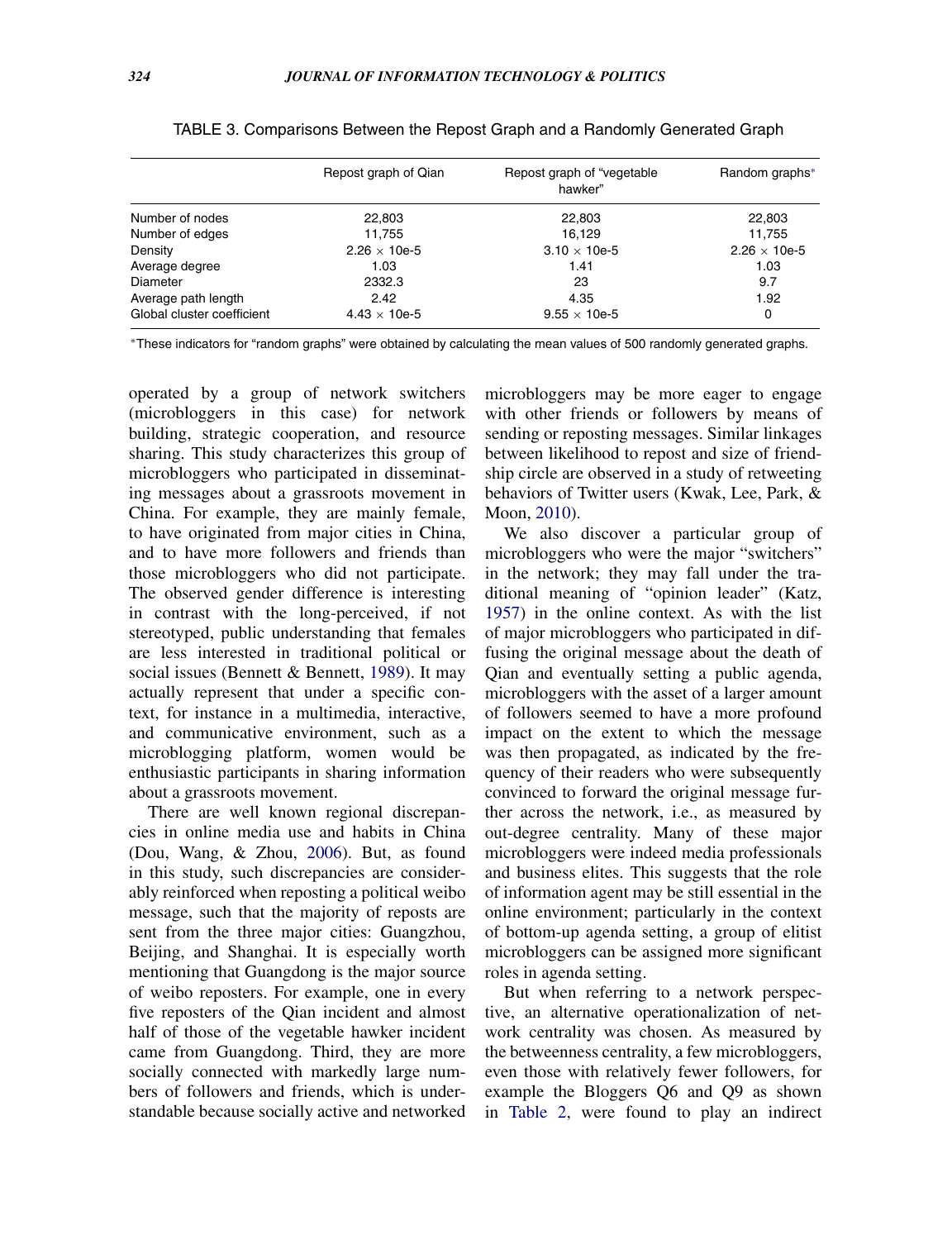but significant role in setting the agenda. As said, betweenness centrality of an individual microblogger represents, from a network perspective, the relative importance of the position where the microblogger is a bridging tie within a network. This result indicates the importance of the role of linking up the clusters of reposts in the network. In other words, the term "opinion leaders" may not be purely a matter of personal characteristics, as conceptualized in the traditional theory (Katz, [1957\)](#page-20-27). Instead, while considering the perspective of online networking, position within the chain of interconnections does appear to matter to the users' capacities to function as "information agents." This is to say that the network position of those key Internet users is crucial in the process of bottom-up agenda setting. This finding draws a parallel with the phenomenon of "high centers" in the context of Twitter (Gruzd, Wellman, & Takhteyev, [2011\)](#page-19-26) and in grassroots protest events (González-Bailón, Borge-Holthoefer, Rivero, & Moreno, [2011;](#page-19-27) Theocharis, 2013).

## *Network Formation for Agenda Setting*

Our study deploys social network analysis to make comparisons between the networks of reposting between the Qian incident, vegetable hawker incident, and a set of randomly generated networks. The observed differences in network parameters may characterize the nature of network formation during a highimpact grassroots movement in China, demonstrating the role of network formation in the countervailing power, i.e., bottom-up agenda setting. First, the degree distribution of the repost graph of the Qian incident was found to be structural, following power-law distribution and suggesting a nonrandomly distributed and scale-free network topology (Lewis, [2009\)](#page-20-24). Its power law exponent ranged between 2 and 3, which is comparable to that for the Twitter social graphs. This suggests that a small group of switchers contributes the majority of the network connection. Second, the average shortest path length proved to be an indicator of the effectiveness of communication via the repost graph. This study shows that the repost graph of the Qian incident had a shorter length than that of the vegetable hawker incident and had a slightly longer one than that of the random graph, indicating that it was an efficient network and took fewer steps on average to send a message from one node to another, but was not as efficient as the random network that has been shown to be very conducive to information flow (Watts, [2004\)](#page-20-28). Third, the repost graph of the Qian incident had a markedly longer diameter, over 2,332 steps, than the other graphs for comparison, demonstrating a far-reaching network structure of information diffusion to spread out information widely through multiple steps to a diversity of readership, which may partly explain its high-profile nature and thus its agenda setting role. Finally, unlike the special interest community (Chau & Xu, [2007\)](#page-19-19), the lower global cluster coefficient of the repost network suggests a nonclustered network structure, representing a lower likelihood to form a small-world type of densely-knit communities. Instead, a more evenly distributed and open distribution network (more randomness) makes its structure more efficient for propagation of messages. These results direct our research to make use of the identified features for defining grassroots agenda-setting power by using a large sample of repost networks in the future and characterize the ways in which grassroots voices are amplified in the interconnected network of microblogs, which characterizes the role of bottom-up agenda setting in the making of countervailing power.

#### *Implications*

From the chronological table regarding the Qian incident, early mentions on a weibo seemed to trigger the awareness of mainstream media of the victim's death and to cast doubt on the nature of his death, drawing and reinforcing more attention from national media outlets, media from other provinces, and online discussions of the controversy. Those mentions then had the effect of applying pressure on local governments to respond promptly to the incident, and in fact, officials consequently organized two press conferences within three days. The impact of this weibo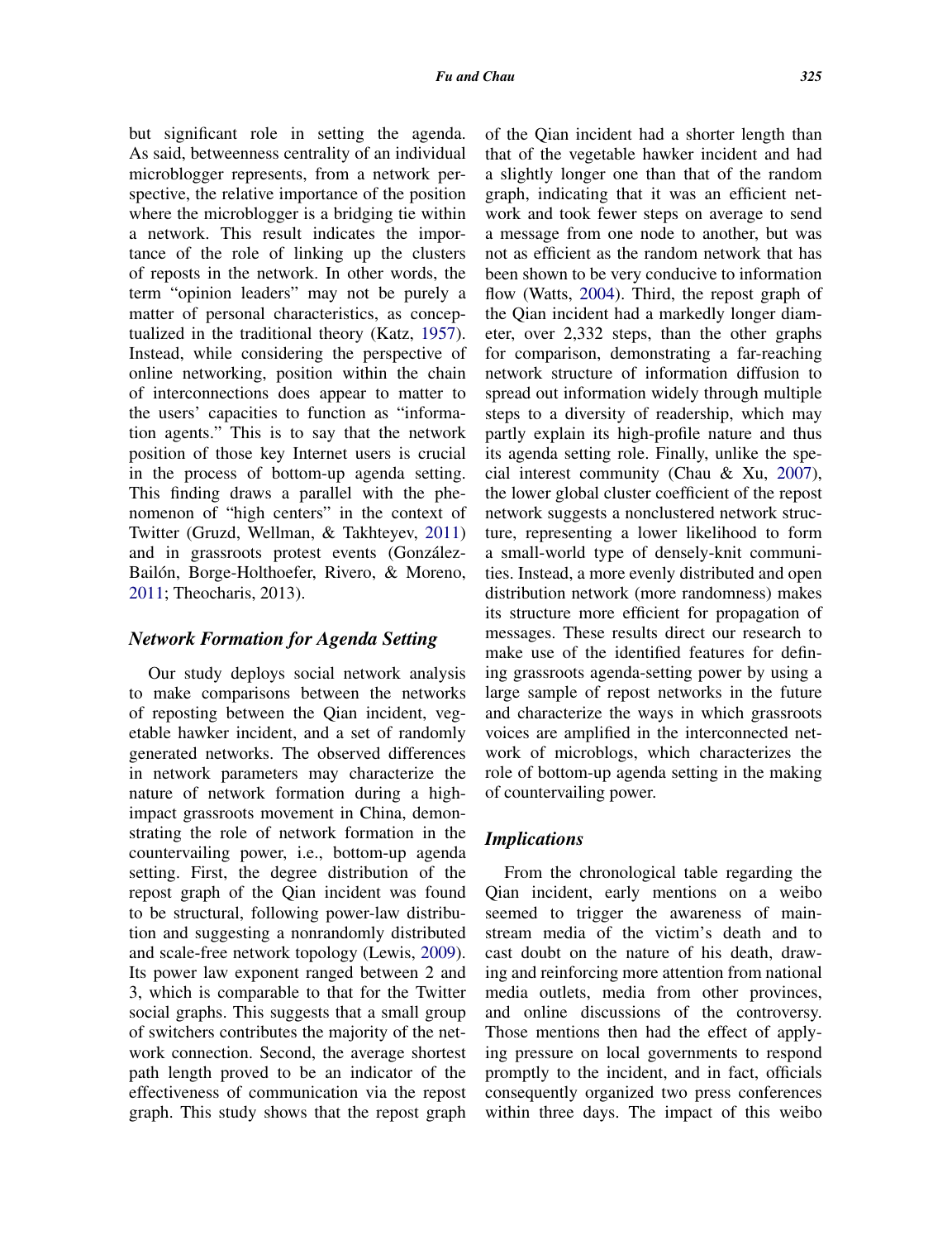is consistent with the characteristics of the model of bottom-up agenda setting as described. The use of microblogs served as a magnifier of voices from the grassroots within a network of microbloggers. Thus Chinese citizens at the grassroots level may gain the capacity from the network to exercise their civil rights via microblogging to counter unjust treatment by governments and to voice their grievances. Drawing on Castells's thesis of countervailing power-making by communication networks (Castells, [2009\)](#page-19-8), the formation of online networks helps establish a social force in the network society that resists the power domination of the state and the state-controlled media as that force is exercised in the public discourse. The Qian incident in China rightly exemplifies such a power-making capacity of the microblog network.

Theoretically speaking, the findings provoke our reflection to contextualize the impact of the online network on politics. As mentioned, there has been widespread skepticism among scholars surrounding the role of the Internet in politics (Curran et al., [2012\)](#page-19-18). With the support of this study's findings, we argue that Chinese microblogs in a network environment can play a laudable role in facilitating the construction of countervailing power in setting the public agenda. Nevertheless, we should not theorize such a role to involve a binary outcome empowerment or disempowerment—but rather contextualize the casual relationship in a technosociopolitical setting in China where the Internet environment is more loosely regulated than is the case with traditional media (Herold  $\&$ Marolt, [2011\)](#page-19-28). While agreeing with Curran et al. [\(2012\)](#page-19-18) that building an overarching theory would not be a scholar's primary interest, we believe that our approach could contribute to contextualizing the conceptualization of the impact of the communication network in Chinese society.

## *Limitations*

Some limitations of this study deserve attention. Our data collection relied heavily on the provision of the Sina Weibo API, which is not designed for academic research purposes, and

thus its data quality is not guaranteed. Gender and location of weibo users were self-reported data, and some of them may be not reliable. The case for comparison was purposively selected. Using more cases and a larger size of samples for comparison would be more desirable.

#### *CONCLUSION*

To the best of our knowledge, this study is one of the first to explore the characteristics of participants and the network structure of weibo reposts during a grassroots movement in China using systematic data collection from Sina Weibo. Several observations arise from the obtained data and analysis, which assist us to gain a better understanding of how the public agenda can be set by ordinary Internet users via online media. Drawing on Castells's [\(2009\)](#page-19-8) argument for the power of the communication network, this work conceptualizes and elaborates the operation of bottom-up agenda setting empirically in a network environment by investigating the user profiles of weibo reposters and the structure of the repost network. The findings are useful in understanding the role of microblogging in mass communication in sociopolitical processes.

There are several directions for future research. First, we are planning to conduct more case studies to study the characteristics of reposting in microblogging. This will strengthen the main findings of the current study. Second, it is desirable to apply the analysis to the study of microblogging reposts for events in other domains, such as natural disasters. Third, we should extend the analysis to cross-cultural settings in Chinese societies, e.g., Taiwan, Hong Kong, and Singapore, in which the role of cultural values in network power can be examined. Last, we plan to apply other advanced network analysis algorithms to the data in order to strengthen the analysis.

# *FUNDING AND ACKNOWLEDGMENTS*

This study is funded by the University of Hong Kong (HKU) Seed Funding Programme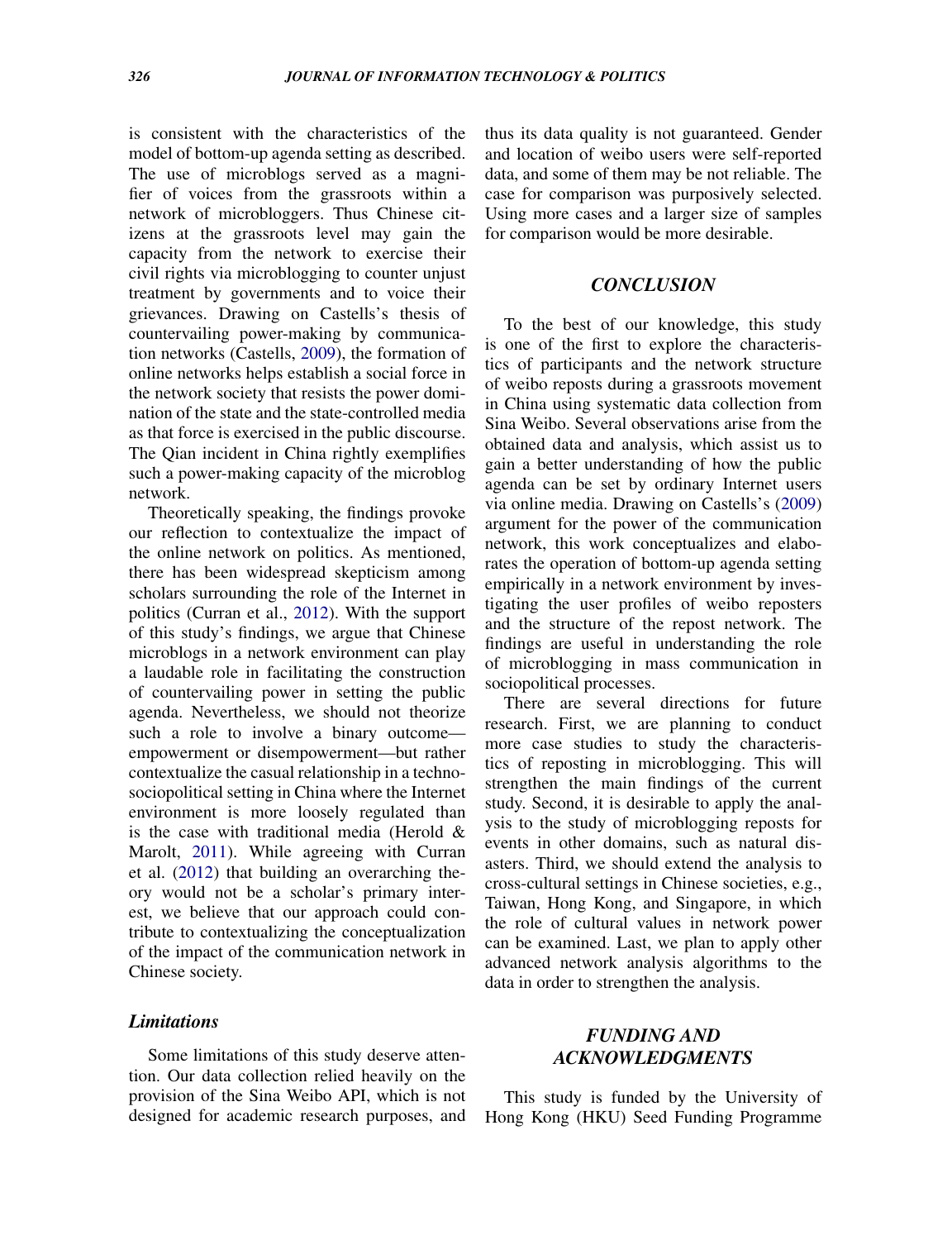for Basic Research. The authors wish to acknowledge the contribution made by Mr. Cedric Sam in developing the computer program for data collection.

## **REFERENCES**

- <span id="page-19-2"></span>Adamic, L., & Glance, N. (2005, August). *The political blogosphere and the 2004 U.S. election: Divided they blog*. Paper presented at the Proceedings of the 3rd International Workshop on Link Discovery, New York, NY.
- <span id="page-19-12"></span>Agre, P. E. (2002). Real-time politics: The Internet and the political process. *Information Society*, *18*(5), 311–331. doi:10.1080*/*01972240290075174
- <span id="page-19-24"></span>Bennett, L. L. M., & Bennett, S. E. (1989). Enduring gender differences in political interest. *American Politics Research*, *17*(1), 105–122. doi:10.1177*/*1532673x8901700106
- <span id="page-19-5"></span>Bennett, W. L., & Segerberg, A. (2013). *The logic of connective action: Digital media and the personalization of contentious politics*. New York, NY: Cambridge University Press.
- <span id="page-19-16"></span>Breuer, A., & Groshek, J. (2013). Online media and offline empowerment in post-rebellion Tunisia: An analysis of Internet use during democratic transition. *Journal of Information Technology & Politics*, *11*(1), 25–44. doi:10.1080*/*19331681.2013.850464
- <span id="page-19-3"></span>Burns, A., & Eltham, B. (2009, November). Twitter free Iran: An evaluation of Twitter's role in public diplomacy and information operations in Iran's 2009 election crisis. Paper presented at the Communications Policy & Research Forum 2009, University of Technology, Sydney, Australia.
- <span id="page-19-7"></span>Castells, M. (1996). *The rise of the network society*. Cambridge, MA: Blackwell Publishers.
- <span id="page-19-8"></span>Castells, M. (2009). *Communication power*. Oxford, UK: Oxford University Press.
- <span id="page-19-9"></span>Castells, M. (2012). *Networks of outrage and hope: social movements in the Internet age*. Cambridge, UK: Polity.
- <span id="page-19-19"></span>Chau, M., & Xu, J. (2007). Mining communities and their relationships in blogs: A study of online hate groups. *International Journal of Human-Computer Studies*, *65*(1), 57–70. doi:10.1016*/*j.ijhcs.2006.08.009
- <span id="page-19-21"></span>Chin, A., & Chignell, M. (2006, August). A social hypertext model for finding community in blogs. Paper presented at the Seventeenth Conference on Hypertext and Hypermedia, Odense, Denmark.
- <span id="page-19-17"></span>Christensen, C. (2011). Twitter revolutions? Addressing social media and dissent. *The Communication Review*, *14*(3), 155–157. doi:10.1080*/*10714421.2011.59 7235
- <span id="page-19-20"></span>Csardi, G., & Nepusz, T. (2006). The igraph software package for complex network research. *InterJournal, Complex Systems, 1695*. Retrieved from [http://www.](http://www.interjournal.org/manuscript_abstract.php?361100992) [interjournal.org/manuscript\\_abstract.php?361100992.](http://www.interjournal.org/manuscript_abstract.php?361100992)
- <span id="page-19-18"></span>Curran, J., Fenton, N., & Friedman, D. (2012). *Misunderstanding the Internet*. Abingdon, UK: Routledge.
- <span id="page-19-13"></span>Delwiche, A. (2005). Agenda-setting, opinion leadership, and the world of Web logs. *First Monday, 10*(12). Retrieved from [http://firstmonday.org/htbin/](http://firstmonday.org/htbin/cgiwrap/bin/ojs/index.php/fm/article/viewArticle/1300) [cgiwrap/bin/ojs/index.php/fm/article/viewArticle/1300.](http://firstmonday.org/htbin/cgiwrap/bin/ojs/index.php/fm/article/viewArticle/1300)
- <span id="page-19-0"></span>DiMaggio, P., Hargittai, E., Neuman, W. R., & Robinson, J. P. (2001). Social implications of the Internet. *Annual Review of Sociology*, *27*, 307–336.
- <span id="page-19-25"></span>Dou, W., Wang, G., & Zhou, N. (2006). Generational and regional differences in media consumption patterns of Chinese generation X consumers. *Journal of Advertising*, *35*(2), 101–110.
- <span id="page-19-1"></span>Efron, M. (2011). Information search and retrieval in microblogs. *Journal of the American Society for Information Science and Technology*, *62*(6), 996–1008. doi:10.1002/asi.21512
- <span id="page-19-10"></span>Farrell, H. (2012). The consequences of the Internet for politics. *Annual Review of Political Science*, *15*(1), 35–52. doi:10.1146*/*annurev-polisci-030810-110815
- <span id="page-19-11"></span>Farrell, H., & Drezner, D. W. (2008). The power and politics of blogs. *Public Choice*, *134*(1–2), 15–30. doi:10.1007*/*s11127-007-9198-1
- <span id="page-19-22"></span>Freeman, L. C. (1978). Centrality in social networks: Conceptual clarification. *Social Networks*, *1*(3), 215–239. doi:10.1016*/*0378-8733(78)90021-7
- <span id="page-19-6"></span>Fu, K. W., Chan, C., & Chau, M. (2013). Assessing censorship on microblogs in China: Discriminatory keyword analysis and the real-name registration policy. *Internet Computing, IEEE*, *17*(3), 42–50. doi:10.1109*/*mic.2013.28
- <span id="page-19-23"></span>Fu, K. W., & Chau, M. (2013). Reality check for the Chinese microblog space: A random sampling approach. *PLoS ONE*, *8*(3): e58356. doi:10.1371*/*journal.pone.0058356
- <span id="page-19-27"></span>González-Bailón, S., Borge-Holthoefer, J., Rivero, A., & Moreno, Y. (2011). The dynamics of protest recruitment through an online network. *Scientific Reports*, 1. doi:10.1038*/*srep00197
- <span id="page-19-4"></span>Grossman, L. (2009). Iran protests: Twitter, the medium of the movement. *Time Magazine*. Retrieved from [http://](http://www.time.com/time/world/article/0,8599,1905125,00.html) [www.time.com/time/world/article/0,8599,1905125,00.](http://www.time.com/time/world/article/0,8599,1905125,00.html) [html.](http://www.time.com/time/world/article/0,8599,1905125,00.html)
- <span id="page-19-26"></span>Gruzd, A., Wellman, B., & Takhteyev, Y. (2011). Imagining Twitter as an imagined community. *American Behavioral Scientist*, *55*(10), 1294–1318. doi:10.1177*/*0002764211409378
- <span id="page-19-14"></span>Haas, T. (2005). From "public journalism" to the "public's journalism"? Rhetoric and reality in the discourse on weblogs. *Journalism Studies*, *6*(3), 10 pp. doi:10.1080*/*14616700500132073
- <span id="page-19-28"></span>Herold, D. K., & Marolt, P. (2011). *Online society in China: Creating, celebrating, and instrumentalising the online carnival*. Abingdon, UK: Routledge.
- <span id="page-19-15"></span>Hindman, M. S. (2009). *The myth of digital democracy*. Princeton, NJ: Princeton University Press.